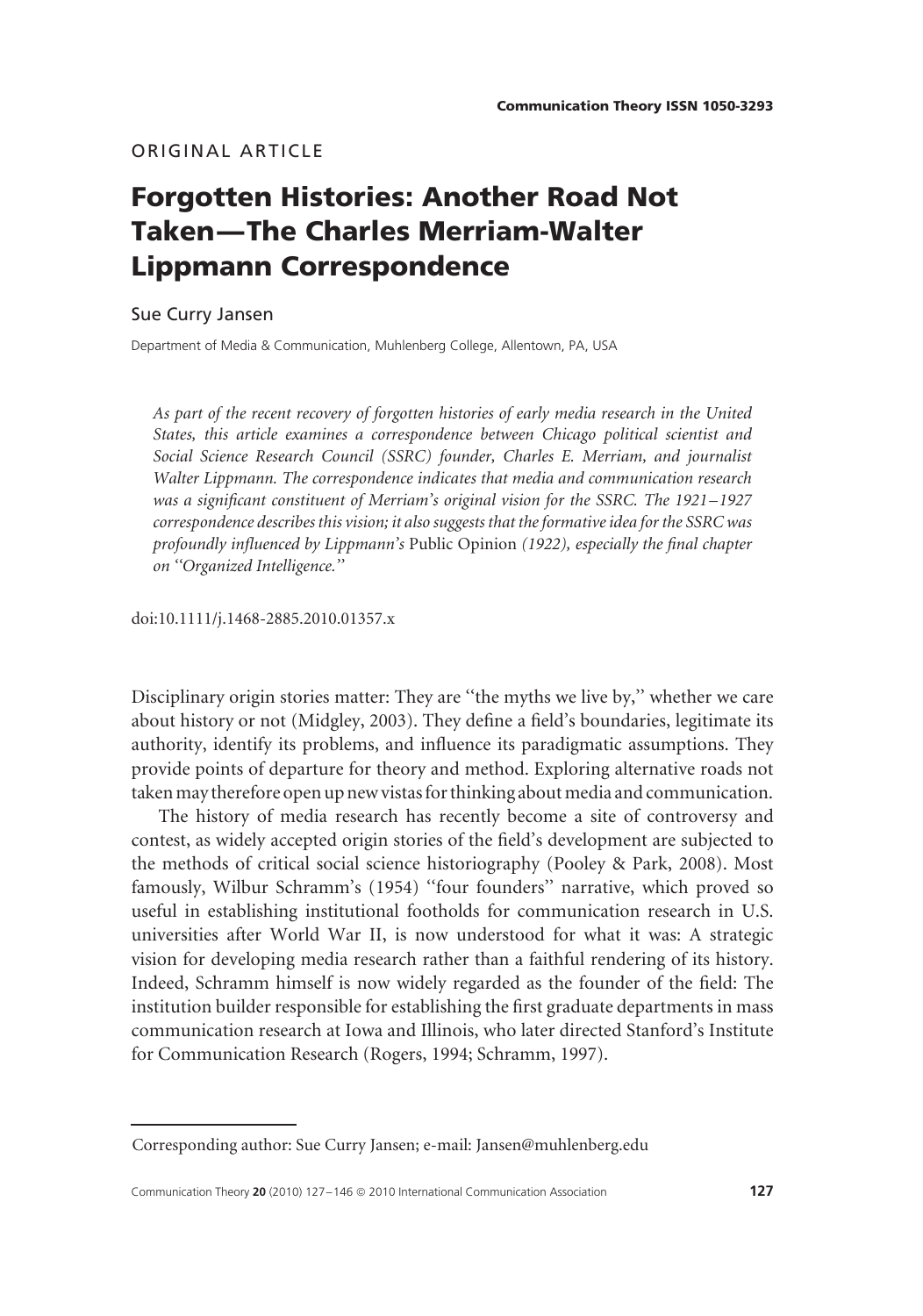Archival evidence indicates that university-supported mass communication research began much earlier than is generally assumed and that its genealogy is far more diverse than the tale of the four founding fathers suggests (Wahl-Jorgensen, 2004). Karin Wahl-Jorgensen argues persuasively that earlier communication research, which does not fit into the established narrative of the field's origins, has been largely forgotten. She supports her claim by recovering and examining one branch of that genealogy: Early but short-lived communication programs that were fostered by interdisciplinary committees at the University of Chicago, including the Committee on Communication and Public Opinion, 1942–1945, and the Committee on Communication, 1947–1960. Wahl-Jorgensen's rich account of the communication committees leads her to conclude that ''it is important to examine a wide array of the roots of communication study'' (p. 560).

A number of those roots are located in Chicago. Even one of Schramm's four founders, Harold Lasswell, is part of the Chicago story. Lasswell, who received a Ph.D. from the University of Chicago, was hired by its political science department in 1927, the same year his book, *Propaganda Technique in the World War*, was published. Drawing upon different Chicago roots, Daniel J. Czitrom (1982) and James W. Carey (1989) provide accounts of the early communication-related theories of University of Chicago scholars, John Dewey, George Herbert Mead, and Robert Park. Carey frames his cultural or ''ritual'' interpretation of this Chicago story as a promising road not taken by mainstream communication research.

The Chicago story that I tell here represents yet another road not taken by communication research. It casts Lasswell's dissertation advisor, Charles E. Merriam (1874–1953), in a leading role along with journalist and public philosopher Walter Lippmann (1889–1974). More specifically, it examines a correspondence between the two men that took place between 1921 and 1927. In the exchange, Merriam seeks Lippmann's guidance and active involvement in developing a research agenda for the nascent Social Science Research Council (SSRC). If Merriam's overtures can be trusted, media and communication studies were central to his early vision for the SSRC.

Lippmann is, of course, well known to communication scholars. Schramm (1949) included the first chapter of Lippmann's *Public Opinion* (1922) in the field's first textbook, *Mass Communications*. Carey (1989, p. 75) describes Lippmann's *Public Opinion* (1922) as ''the founding book in American media studies''; and McCombs and Reynolds (2002, p. 2) characterize Lippmann as ''the intellectual father of agenda setting.''

#### **Charles E. Merriam and the Chicago School of Political Science**

Because the disciplinary lines separating the social sciences are much more tightly drawn today than they were in the early 20th century, many communication scholars are probably unfamiliar with Merriam. He is, however, a towering figure in the history of American political science: An advisor to the U.S. presidential administrations of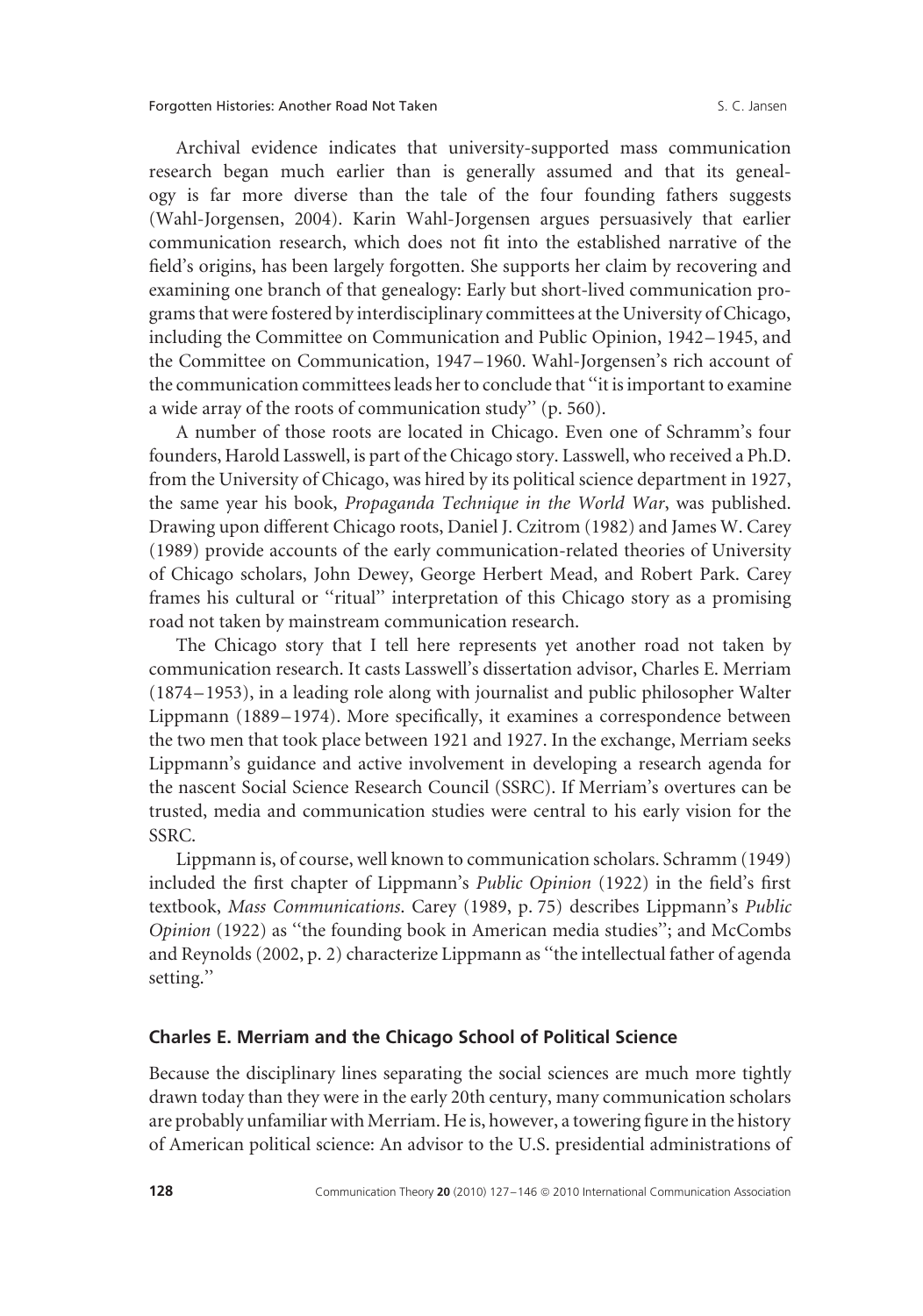both Herbert Hoover and Franklin Roosevelt, and an academic entrepreneur par excellence.

Cutting his political teeth as a Progressive reformer in Chicago politics, Merriam served as an alderman and ran for mayor twice; after he gave up active office-seeking in 1919, he turned his political skills to academic administration and discipline building. Under his leadership (1923–1940), the Chicago School of Political Science became the preeminent political science department in the United States; moreover, Merriam's students, Lasswell, V. O. Key, David Truman, Herbert Simon, and Gabriel Almond, were leading lights of postwar political science.

The author of more than 30 books, Merriam was the driving force behind the "behavioralist" revolt in political science.<sup>1</sup> Prior to the publication of his manifesto, *The Present State of the Study of Politics* (1921a), the field drew primarily on humanistic resources in history and jurisprudence. Too often, Merriam (1921b, p. 215), complained, what political scientists have done is ''to meditate and then elaborate in literary form an idea, without verification or with very inadequate verification.'' Impressed by advances in social science methodologies, Merriam urged political scientists to study the sociological and psychological constituents of political behavior. He strongly advocated scientific study of politics, re: Systematic, hypothesis-driven, empirical research, based upon a value-free epistemological stance, quantitative methods, replication, and the search for recurrent patterns in human behavior. He also advocated applying the results of behavioralist research to public administration (scientific management) and to the development of social policy.

Merriam's Presidential Address (1926, p. 1) to the American Political Science Association (APSA) envisioned a ''new synthesis of knowledge'' based upon integration of the findings of all of the social sciences. Taking inspiration, at least in part, from Lippmann's discussion of ''organized intelligence'' in *Public Opinion*, Merriam was an early advocate of the unity of sciences movement. His charismatic leadership and organizational skills transformed political science; Merriam's efforts also had a substantial impact on the future development of all of the social sciences in America. He was the idea man as well as the organizational and entrepreneurial force behind what would become the SSRC (Worcester, 2001). Working closely with his collaborator, Wesley Clair Mitchell, a Chicago economist, and his younger friend, Beardsley Ruml, who held a Ph.D. in psychology from Chicago and served as Director of the Laura Spelman Rockefeller Memorial Fund, Merriam had unusual access to the human talents and material resources needed to bring his vision to fruition.

The Rockefeller family had its own agendas in supporting development of the SSRC. Historian Donald Fisher (1993, p. 45) contends, ''Rockefeller philanthropy wanted to create the SSRC to fulfill some of its own policy objectives as well as have the Council act as a front organization'' for Rockefeller family interests. Ruml, working closely with Rockefeller lawyers, channeled substantial amounts of the Spelman fund into social science research in general and the SSRC specifically. Moreover, Merriam's brother, John C. Merriam, was President of the Carnegie Institution in Washington and Chairman of the National Research Council; John provided Charles with access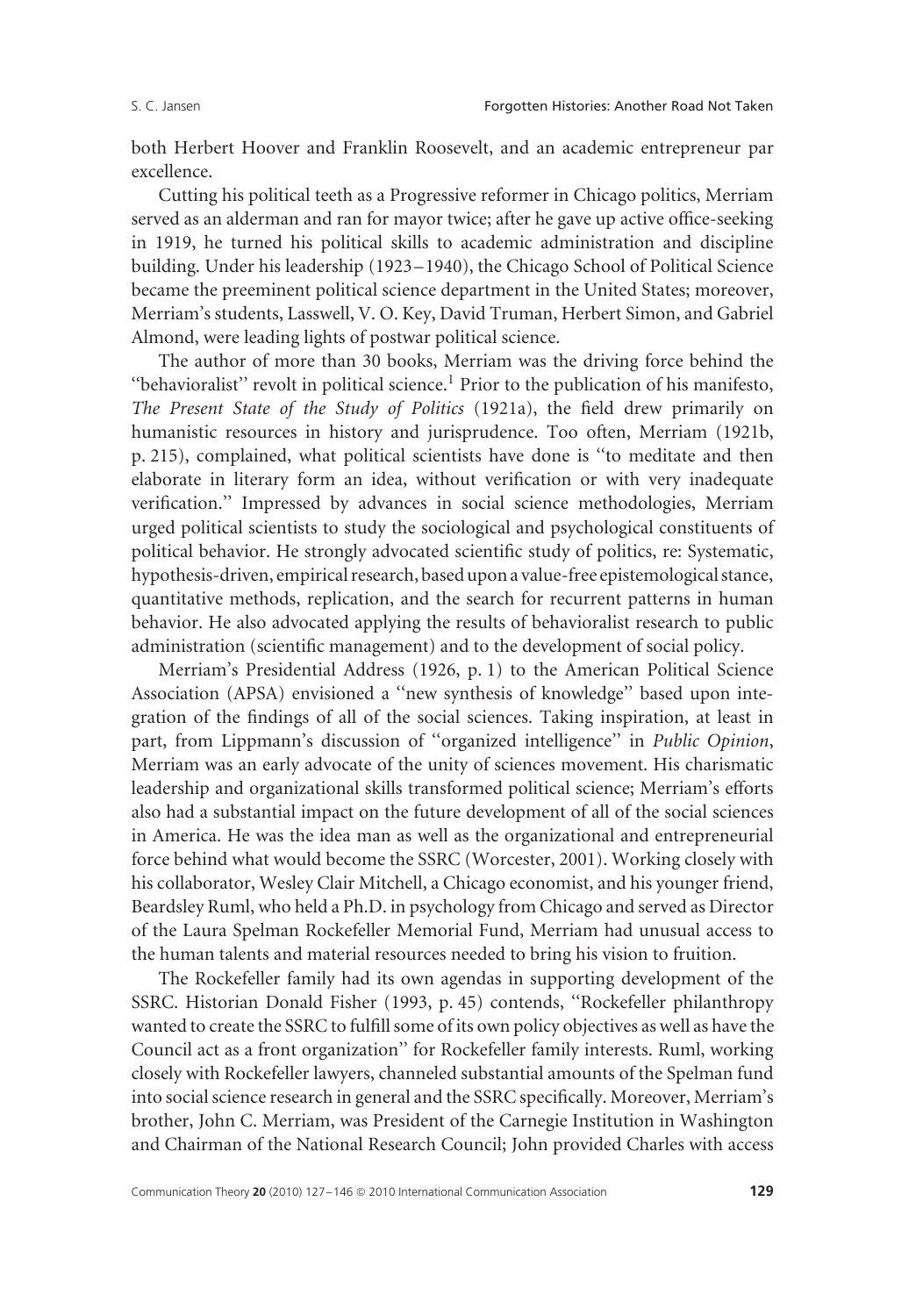to national philanthropic networks and resources. In its first decade alone, the SSRC provided more than \$4,000,000 in grants for research in social science (Karl, 1974, p. 136; Worcester, 2001).

To the 21st-century reader, Merriam is a creature of contradiction: An evangelist of quantification who never practiced what he preached, a theorist who denied the utility of theory, a consummate politician who claimed social scientists should be apolitical, and a champion of individual freedom and creativity who sought to master techniques of social control (Karl, 1974). Today liberals tend to romanticize the Progressive era: To view ''the age of reform'' (Hofstadter, 1955) through the lens of our own concerns. From this perspective, the conundrums in Merriam's thought are hard to fathom. Yet, to Merriam and his forward-looking contemporaries, they made sense.

Stephen Toulmin (1992, p. 2) reminds us that the ''horizons of expectations''—the intellectual posture that any generation adopts toward the future—is always a product of the way it experiences the present and view the past. To the generations born during or shortly after the Civil War, the conviction that America could break apart again was palpable. What Jackson Lears (2009, p. 12) calls ''the Long Shadow of Appomattox'' hung heavily over the first decades of the 20th century. The bitter aftermath of reconstruction, the ''long depression'' of 1873–1896, the assassinations of three presidents in 66 years, the social dislocations of urbanization, industrialization, great waves of immigration, the Ludlow Massacre, the Haymarket Riot, the Pullman Strike, the Chicago race riots, the bombing of Wall Street, and then the devastation of the Great War and the Red Scare all contributed to a Progressive ideology that viewed the embrace of reason, order, expertise, and social control as means of preserving democracy, not undermining it. As John Dewey (1925, 1984, p. 214) described it at the time, the Progressive revision of the democratic covenant was ''a reasonable conception of (how) democracy can be made to work, not absolutely, but at least better than democracy works under an exaggerated and undisciplined notion of the public and its power.'' To be ''workable,'' Dewey maintained, ''democracy demands allayed passions and clarified understanding.'' Merriam's ability to reconcile passionate commitments to freedom and social control made him very much a man of his time.

#### **Young Walter Lippmann**

Dubbed the ''Dean'' of American journalism in later life, Lippmann is primarily remembered today for his contributions to journalism. The accomplishments of young Lippmann—the public intellectual, Greenwich Village bohemian, pragmatist, Progressive thinker, and activist—have faded from public awareness. It is not possible to adequately convey in a few paragraphs the impressive resume and public stature of the young man who engaged in the correspondence with Merriam in the 1920s. A few highlights must suffice.

Born in New York City, Lippmann's prodigious intellectual gifts were recognized early. He attended Harvard, where he was befriended by the recently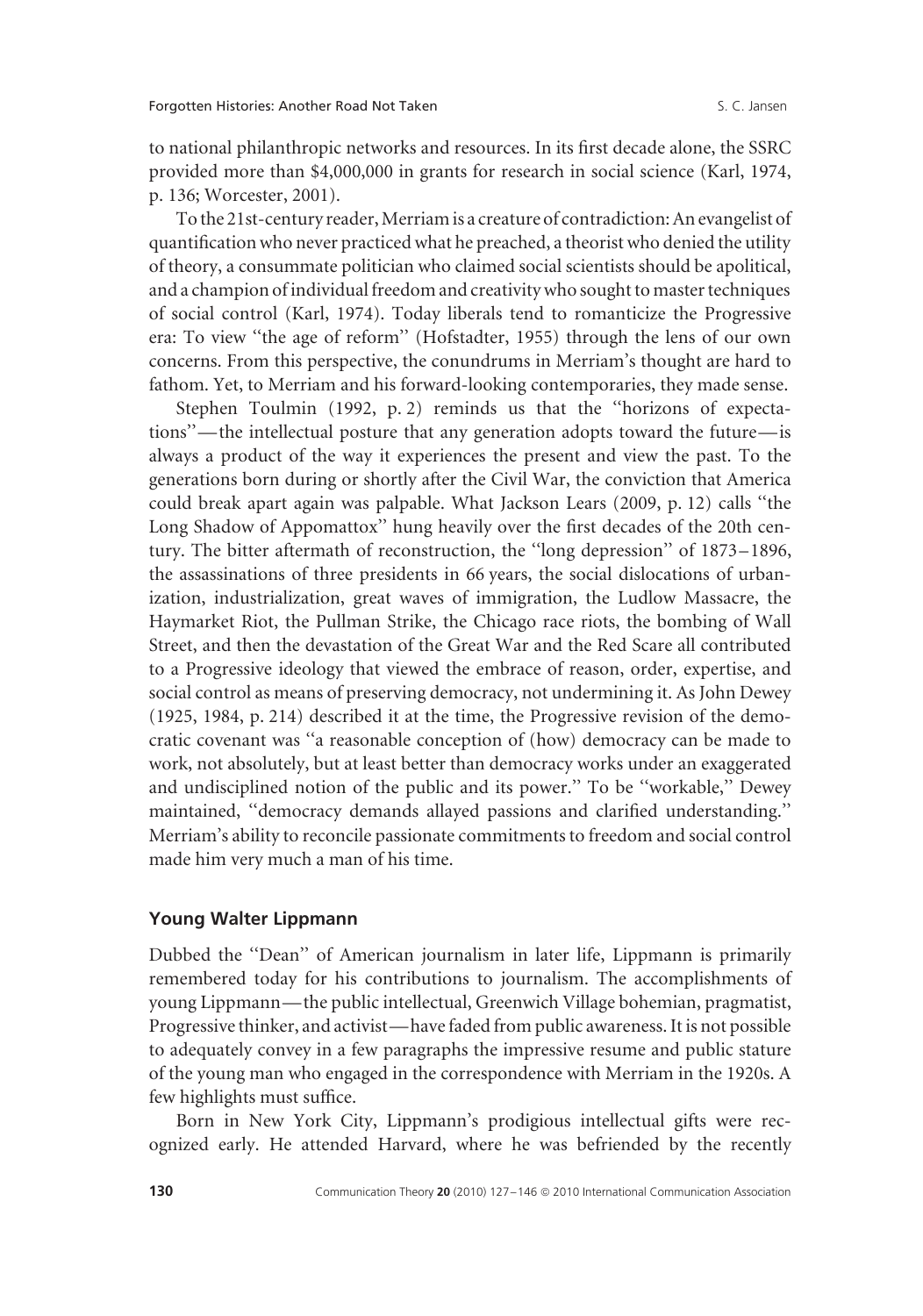retired philosopher, William James. Completing his degree requirements in 3 years, Lippmann stayed on for an extra year to pursue graduate studies in philosophy. He served as George Santayana's assistant, and was expected to pursue a career as a philosopher. But Lippmann decided the academic life was not for him (Steel, 1980).<sup>2</sup>

Muckraker Lincoln Steffens hired the 20-year-old Lippmann, who helped the older man muckrake the town government of Greenwich, Connecticut. Lippmann also collected and analyzed data that exposed the ''anatomy'' of big business, showing that it possessed its own political organization and functioned as a kind of ''invisible government" (Kaplan, 1974; Steffens, 1931).<sup>3</sup> Within a short time, Lippmann was made an editor of Steffens's *Everybody's* magazine. He then served briefly as secretary to the socialist mayor of Schenectady, New York.

He published his first book at 22; and when he was 25, President Theodore Roosevelt declared Lippmann the ''most brilliant young man of his age in all of the United States'' (Steel, 1980, p. xv). In 1913, he became a founding editor (with Herbert Croly and Walter Weyl) of *The New Republic*, which became the semiofficial organ of the Progressive Movement. In 1914, he published his influential *Drift and Mastery*, a book that historian David Hollinger (1977, p. 464) claims ''multitudes of educated Americans responded to *...* with instant enthusiasm.'' *Drift and Mastery* captured the spirit of the younger generation of Progressives, who rejected traditional values in favor of cosmopolitanism, secularism, science, and individual freedom (including the liberation of women); but they also sought to build a new, unified national culture so that human intelligence could channel the new freedom in constructive ways—rescue it from ''Drift.'' That is, they embraced ''the revolt against formalism'' (White, 1949) as well as ''the search for order'' (Weibe, 1967): The two concurrent and, to us, conflicting drives that Progressive historians have imputed to the era (Hollinger, 1977, p. 475).

During World War I, Lippmann served first as an assistant to Secretary of War, Newton Baker; he was then commissioned as a captain in army intelligence and appointed to President Wilson's secret group, The Inquiry, which was charged with developing terms for the peace agreement that would end the war. In this capacity, he helped craft Wilson's 14 Points. He also briefly wrote propaganda leaflets for the army urging German soldiers to surrender.

Disillusioned by the success of the Committee on Public Information (the Creel Commission) in propagandizing the American public, the poor performance of the press at Versailles, and the terms of the peace treaty (which he correctly believed created the preconditions for another war), Lippmann identified with the ''lost generation'' of the 1920s.<sup>4</sup> His major critical studies of media and democracy were written during that period: *Liberty and the News* (1919, 1920), ''A Test of the News,'' with Charles Merz (1920), *Public Opinion* (1922), and *The Phantom Public* (1925). He became a regular columnist for *Vanity Fair* in 1920; joined the editorial staff of the *New York World* in 1922; and became the director of the *World's* editorial page in 1924.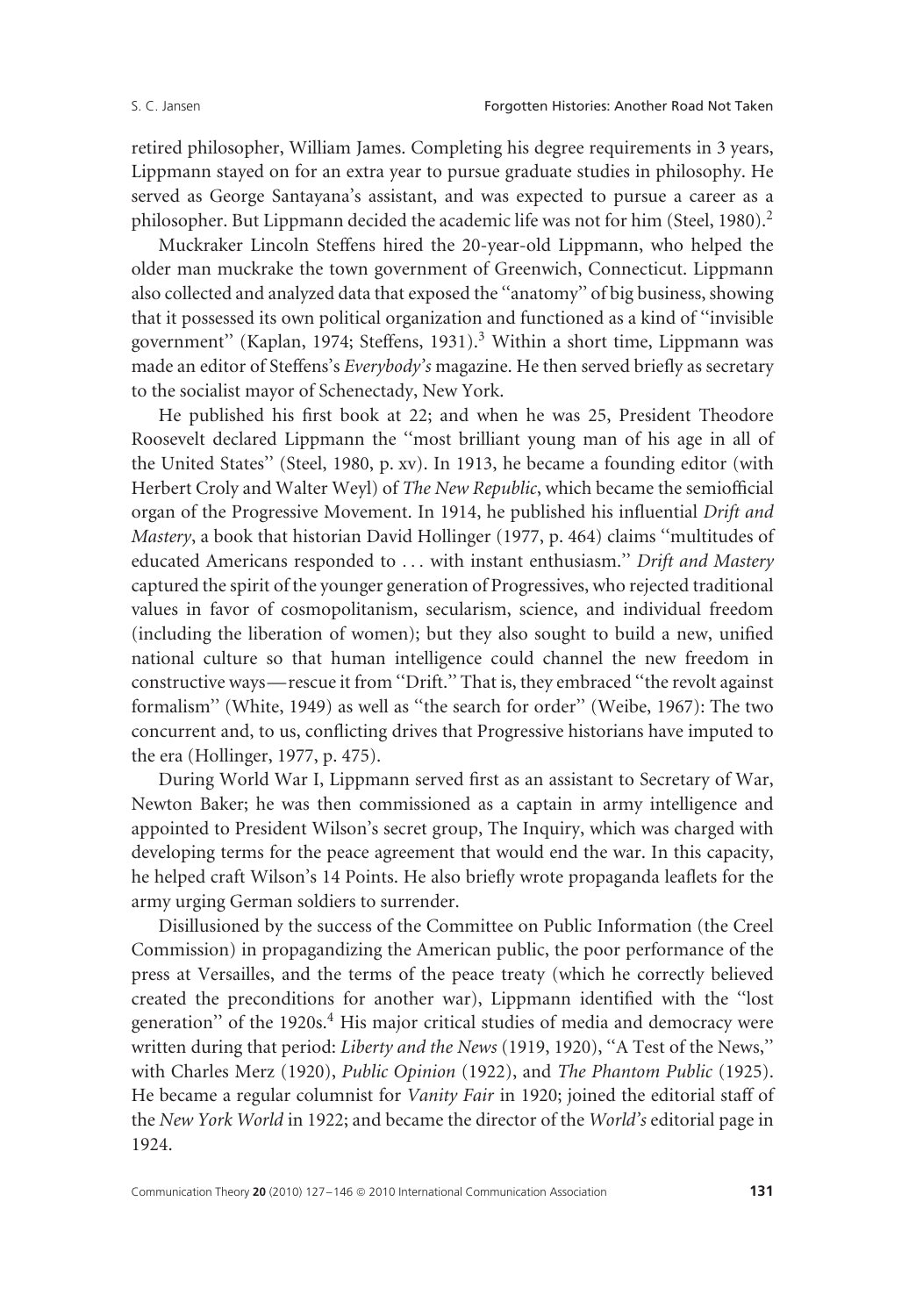Lippmann was 15 years younger than Merriam, but by the time he was 30, he was already a formidable public figure: An advisor to presidents, an acclaimed author, and well on his way to becoming America's most influential political commentator.

### **Merriam's courtship of Lippmann**

Fortunately for posterity, Lippmann kept copies of most of the letters that he sent as well as received; his correspondence is preserved in Walter Lippmann Papers, Manuscripts and Archives, at Yale University Library. Lippmann was a prolific correspondent, who seems to have tried to respond to all letters, whether from angry readers, young people seeking career advice, college students writing term papers, or famous public figures. The correspondence reviewed here is selective, consisting of letters exchanged between 1921 and 1927 that relate primarily to Merriam's attempts to incorporate Lippmann's analyses of news, citizenship, and organized intelligence into the emerging agenda of the SSRC; a few letters that set the stage for the exchange and mark its conclusion are also considered. The correspondence, which continues sporadically after 1927, generally consists of information on public issues, and announcements of various initiatives or events. The relevant sample consists of 20 Merriam letters and 8 Lippmann letters. There are some gaps in the correspondence, with at least 3 letters missing. Merriam initiated the correspondence, and restarted it whenever it lapsed; his letters are fairly long (2–3 typewritten pages) and detailed and often include enclosures, minutes of meetings, and copies of his articles. Lippmann's responses are brief, sometimes only a paragraph, but gracious. All the letters use formal salutations, ''Dear Mr. Merriam'' or ''My dear Mr. Lippmann,'' as was the custom of the time; first name salutations were reserved for close friends and family.

Merriam opens the correspondence (August 10, 1921) stating that he has taken ''the liberty'' of giving his graduate student (Harold Gosnell) a letter of introduction to Lippmann. Merriam expresses regret that Lippmann was leaving *The New Republic* for the *World*, and encloses a reprint of one of his own articles noting that it may be of ''academic interest.'' There is no record of a response from Lippmann in the archive. Merriam writes again (May 15, 1922) to report that the APSA has appointed a Committee on Organizing Political Research (COPR), which he (Merriam) is chairing. The letter is highly solicitous, asking for Lippmann's ''especially valued counsel'' regarding the ''most useful fields of political research, or the most effective methods of research.'' Merriam also seeks guidance in making the work of political scientists ''genuinely scientific or most useful practically.'' Merriam offers to send Lippmann an outline of ''our tentative suggestions for your criticism.'' Lippmann's *Public Opinion*, which Merriam (1923) subsequently reviewed, had appeared earlier in the year; in the final pages, Lippmann severely criticized the state of political knowledge generally and of political science research in particular.

Lippmann responds (May 23, 1922) expressing interest and asking for more information. Merriam's next letter (May 27, 1922) notes the committee's limited finances but ''broad powers.'' He includes a copy of the minutes of COPR's first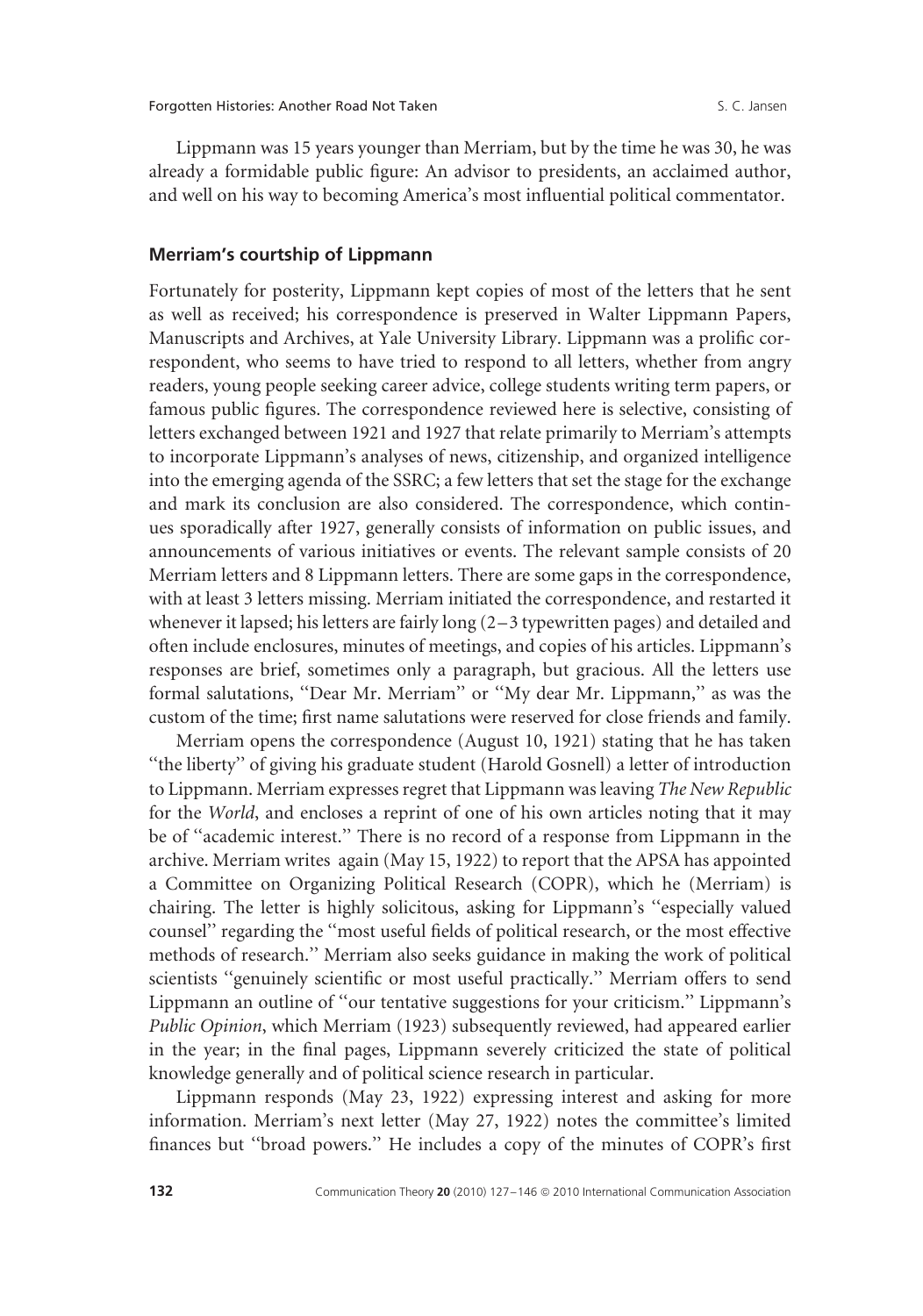meeting, and expresses eagerness to meet with Lippmann in New York during the summer to discuss the project. The minutes contain the kernel of the idea for the SSRC, ''some central clearing house for research projects'' promoting a ''closer organization of the social sciences.'' Lippmann's reply (June 7, 1922) thanks Merriam for the letter and enclosure, and expresses ''anticipation'' at seeing Merriam in New York.

Merriam writes Lippmann (June 19, 1922) congratulating him on the success of *Public Opinion* and expresses special interest in discussing the section on ''Organized Intelligence.'' He includes the minutes of the June meeting of COPR, which identify research topics members are interested in exploring: Political propaganda, political statistics, and the qualities of effective citizenship—all topics that resonate closely with ideas developed in *Public Opinion*. Lippmann responds (June 28, 1922) confirming that he will be available in New York after July 10.

Whether they actually met in New York is unclear; there is no further correspondence in the file that year. Merriam writes again (January 18, 1923) indicating that he had been in New York the previous week and left the manuscript of his "Observations on Practical Politics" with an unidentified Mr. Brace in the hope that Lippmann might ''go over it'' and offer suggestions. Merriam indicates that progress had been made in creating interest among the professional associations of the economists, sociologists, and political scientists in the idea of a ''Social Research Council.'' He closes the letter with the following: ''If you have any suggestions as to the scope and nature of the work that might be undertaken by such a council, we should be delighted to have them. Perhaps some day in the remote future, we might be able to put into practice some of the suggestions in the last part of your 'Public Opinion'.'' Merriam includes the most recent minutes of the COPR; they now refer to the nascent organization as a ''SSRC.'' The concluding sentence of the minutes urges cooperation among all of the social sciences as well as ''psychology, anthropology, geography, biological sciences and engineering, to the end that the new political science may avail itself of all of the results of modern thought in an attempt to work out scientific methods of political control.''

Fisher (1993) believes that Ruml may have suggested adding "science" to the name of the organization to diminish Rockefeller family concerns about controversial topics associated with ''social'' inquiry. In America in the 1920s, as in Margaret Thatcher's Britain in the 1980s, the word ''social'' was often conflated with socialism (Bottom,  $n.d.$ ).<sup>5</sup>

There is no evidence that Lippmann responded to this letter, but Merriam wrote again (February 9, 1923) referring to ''our recent conference in New York.'' It is not clear whether Merriam is referring to a personal meeting or a professional conference since he begins the letter with a defense of Professor Yerkes, who Lippmann apparently criticized during this ''conference.'' Yerkes was a prominent psychologist who administered the first intelligence tests to army recruits and was associated with a eugenics project supported by John C. Merriam (Fisher, 1993). At the time, Lippmann was engaged in a heated controversy with psychologists about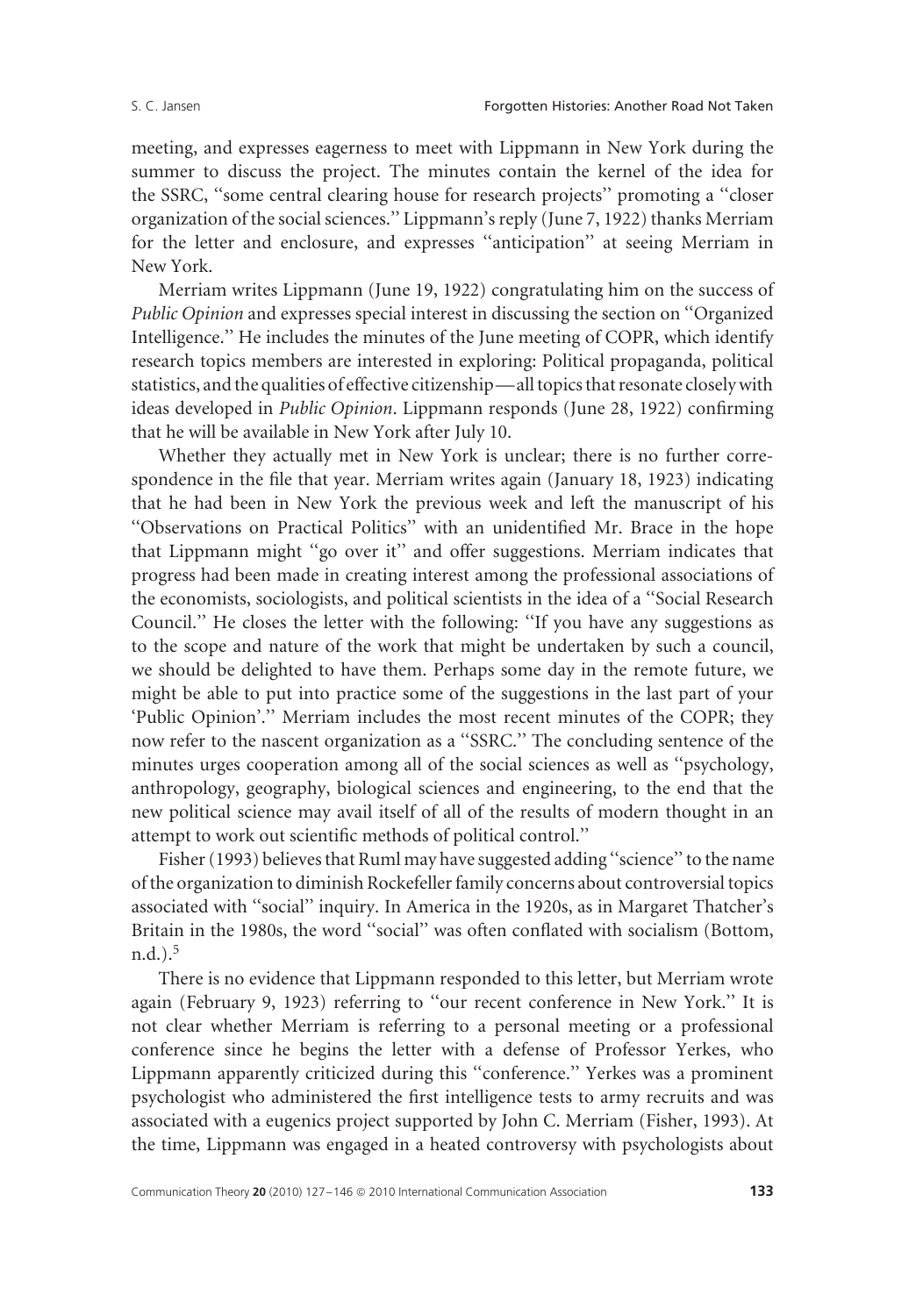I.Q. testing. He maintained that it is impossible to define innate intelligence, let alone separate it from environmental influences and accurately measure it. Lippmann vehemently opposed introducing I.Q. tests into the schools on democratic grounds, contending that it would lead to an intellectual caste system. Lippmann's primary adversary in the controversy was Louis Terman, but many psychologists apparently regarded Lippmann's position as an attack on psychometrics in general. Merriam was caught in the middle of the controversy as he tried to forge cooperative relations between political science and psychology as well as entice Lippmann into more direct participation in the work of the SSRC. In this letter, Merriam once again solicits Lippmann's guidance regarding the organization and scope of the SSRC.

Lippmann responds (February 17, 1923) reporting that he has had a ''good talk'' with Yerkes, but indicates that he remains puzzled why it is ''necessary to confuse criticism of interpretation with opposition to method?'' Regarding projects for SSRC, Lippmann indicates ''development of a project for what you have called political reporting would be an immense service'' and he indicates that a ''sound project could easily be funded.'' Lippmann also expresses passing interest in ''an examination of the relation between political science and the sciences which are now attempting to supply us with our premises''—it is clear from a later letter that this is an ironic reference to Terman and psychology. Lippmann closes by saying it is impossible to develop this idea very far in a letter and suggests saving it for Merriam's next trip to New York.

Two months later (April 15, 1923), Merriam sends Lippmann a book from a series he is editing in hopes of ''getting the material widely circulated.'' Merriam writes again (May 8, 1923) expressing appreciation of a recent article Lippmann published in *The Century*, and reports that COPR is undertaking the study that Lippmann suggested in his (February 17, 1923) letter: A survey of the relation of psychology to political science. Lippmann responds (May 15, 1923) indicating that he is interested in the survey and that he is now engaged in a controversy with another psychologist (McDougall). Merriam writes (May 17, 1923) enclosing a copy of the psychology survey: ''Some Practical Applications of Psychology to Government'' prepared by Gosnell. He also reports that the survey had been published in the May issue of the *America Political Science Review.* Merriam writes again on May 28, 1923, sending Lippmann a copy of the report referred to in the previous letter, and asks for his ''critical comment or suggestion,'' and adds ''the committee will very greatly appreciate your cooperation.'' There is no record in the Lippmann archive of a response to this request. Undeterred, Merriam writes again (August 15, 1923) inviting Lippmann to a conference, the Round Table on Psychology and Politics, to be held in Wisconsin in September. Merriam reminds Lippmann that it was his (Lippmann's) idea to explore relations between psychology and politics. Merriam encloses the program for the Round Table, which includes a session on the Lippmann–Terman controversy. Lippmann responds (August 23, 1923) with regrets. The following year, Merriam (1924) published a report of the psychology Round Table.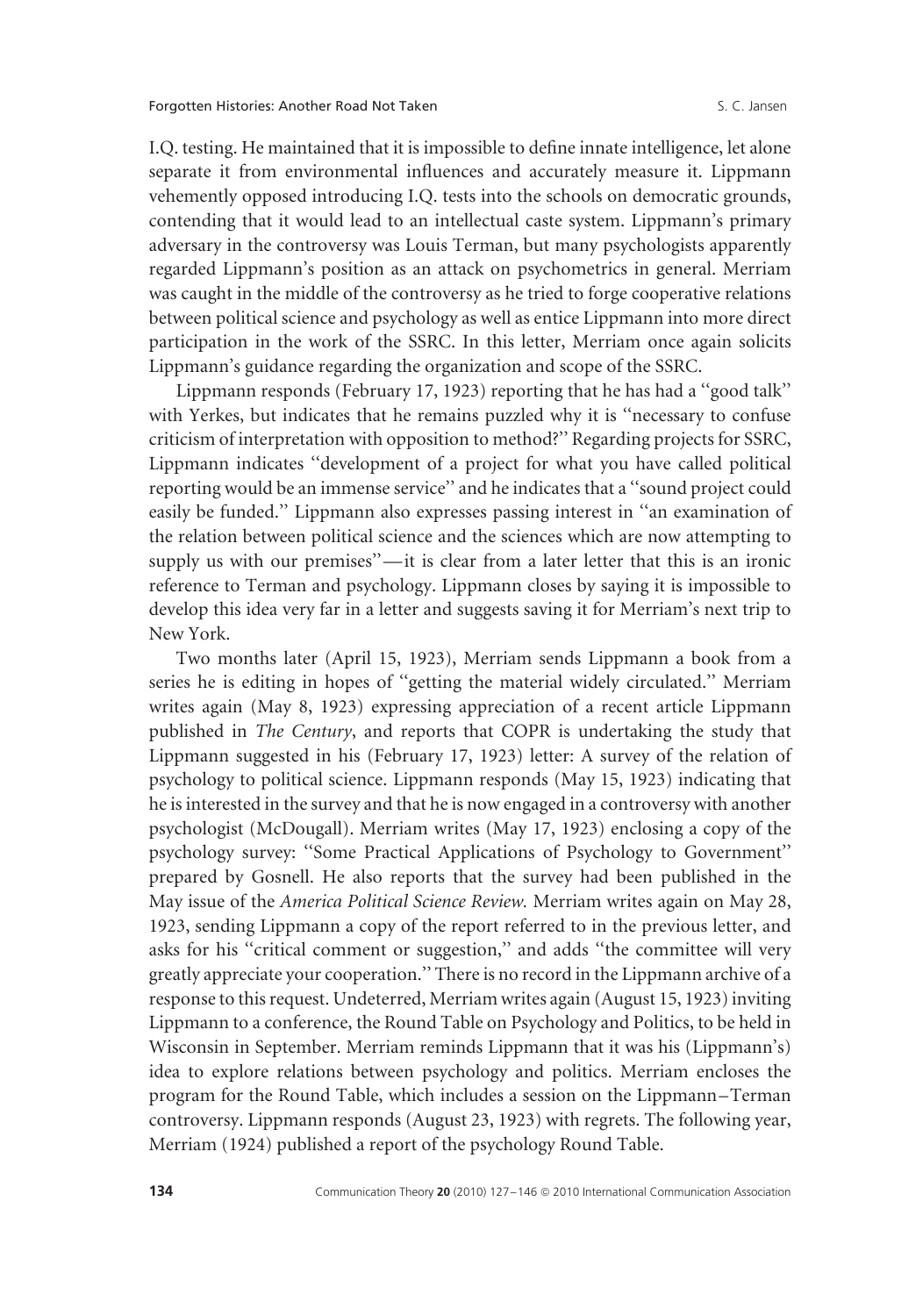#### **The international news research project controversy**

Merriam plays what may have been intended as his trump card the following year. Resuming the one-sided correspondence, Merriam reports (March 26, 1924) that the SSRC approved ''a thoroughly scientific and objective investigation of the instrumentalities involved in the world wide gathering and dissemination of current news and opinion of international concern, and of the underlying related problems of the formation, expression and significance of attitudes on international affairs.'' He indicates that SSRC is sponsoring a related conference in Washington, funded by the Laura Spelman Rockefeller Memorial, and invites Lippmann to attend, assuring him that all of his expenses will be paid. Merriam encloses a rough draft of the scope of the study, which includes international electrical communication, cable, radio, telephone; press associations; postal agencies; government collection and distribution of news, distribution of and collection of news by other agencies, including economic analysis; daily and periodical press; legal and governmental issues such as censorship and secret treaties; financial control; and the formation of international attitudes. Although there is no mention of them in Merriam's letter, two sociologists, Jerome Davis and H. A. Miller, actually proposed that SSRC study of international news (Fisher, 1993).

Lippmann and Merz had pioneered such work in ''A Test of the News.'' If any carrot would be likely to tempt Lippmann, Merriam's latest proposal would probably be it. Once again (March 31, 1924), however, Lippmann declines to participate, saying there is ''no point'' in his attending and suggests that the investigation might be compromised if it was associated with a particular newspaper. He does, however, indicate he will ''be glad to help.'' Perhaps to prove it, Lippmann reports that E. A. Filene's 20th Century Fund is considering a study of newspapers; and that he (Lippmann) advised Filene to get in touch with Merriam before proceeding. Undeterred, Merriam (n.d.) writes again urging Lippmann to attend the conference ''to give us the benefit of your scientific attitude.'' Merriam also indicates that when the plan for the study of international news is drawn up, ''we shall take the liberty of communicating with you again.''

The conference was held, and SSRC approved the creation of a Committee on International News and Communication with Walter S. Rogers, a resident of Chicago, as chairman. Rogers had been the director of the Division of Wireless and Cable Services of the Committee on Public Information (the Creel Commission) during World War I (Creel, 1920). In that capacity, he developed a worldwide network for the distribution of American news, which may have served as a prototype for the development of the *Voice of America* in World War II. He also served as the communications expert of the American Commission to Negotiate Peace at Versailles, where he prepared documents on the U.S. position on electronic communications (Rogers, 1922a, 1922b). The United States had a strategic interest in breaking the British cable monopoly; Rogers served as America's point man on this issue (*New York Times*, August 16, 1922), arguing for open public access to international cable,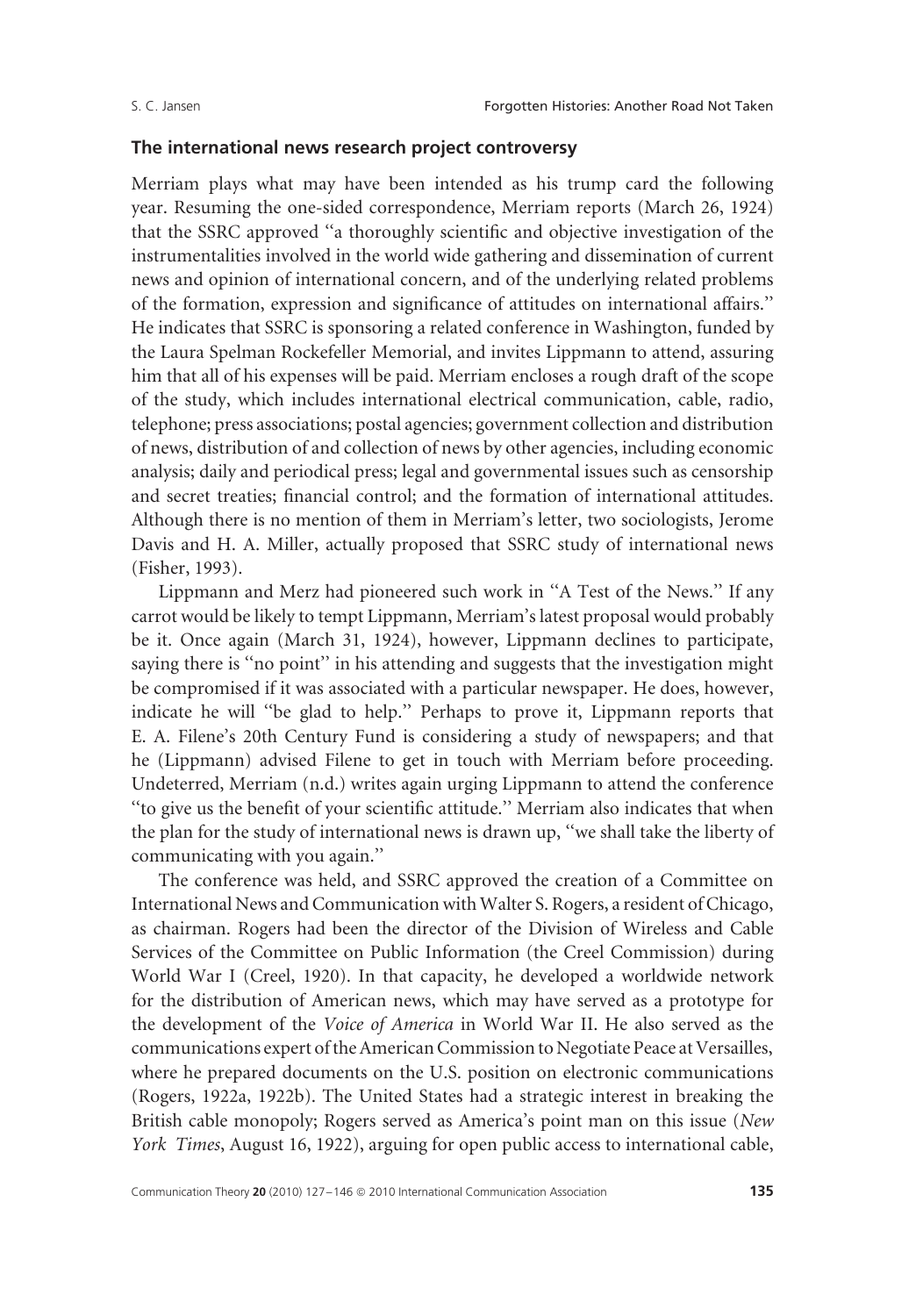modeled after the international postal service, rather than control by private or national (re: British or French) interests. When the Rogers/U.S. argument failed to gain international support, America militarized its approach to international communication by putting the Navy in charge of cable interests and access. The Navy, in turn, helped launch AT&T and RCA (Dizard, 2001). Given what we now know about the later involvement of the U.S. government in secret communication research (Glander, 2000; Simpson, 1994), it is difficult to believe that the selection of Washington as the host city for the conference on international news research and the choice of Rogers as director of the news project were serendipitous.<sup>6</sup>

Since the SSRC project proposed to study the gathering and dissemination of news, it is not surprising that it attracted the attention of journalists. Although Merriam was usually able to turn publicity to his advantage, in this instance it backfired. The September 6, 1925 issue of *Editor & Publisher* carried an article about the international news project by Dr. William T. Ellis on its front page with the provocative header, ''Rockefeller Fortune Backs Investigation of Newspapers.''

Although publicist Ivy Lee had made considerable progress in laundering the once notorious Rockefeller name, Ida Tarbell's 1904 muckraking expose of Standard Oil, the 1914 Ludlow Massacre, and the subsequent investigation by the U.S. Commission on Industrial Relations still remained fresh enough in the minds of some people to cause an uproar. Edward Filene, who had apparently followed Lippmann's suggestion, was outraged when he discovered the Rockefellers were also involved in the project and immediately withdrew his support (Karl, 1974).

In order to protect the reputation of the Rockefeller family, the international news project was quickly abandoned and SSRC revised both its structure and mission to save the Rockefellers from further embarrassments (Fisher, 1993). With an endowment from businessman Charles R. Crane (Crane Plumbing), Rogers then created the independent Institute of Current World Affairs; and the SSRC launched an Advisory Committee on International Relations (1926–1930). Filene would later (1937) create the Institute for Propaganda Analysis, with Kirley Mather and Clyde R. Miller, which was designed to help citizens to recognize and defend themselves against propaganda.

Interestingly, however, the program for the meeting in New York of the American Sociological Society (ASS) later that year (December 1925) indicates that sociologists had established a Division of Communication and that the two scheduled speakers were Walter Lippmann on ''Public Opinion and Foreign Relations'' and Walter S. Rogers on ''The Organization of International News.'' Moreover, Merriam was also present at the meeting delivering his famous APSA Presidential Address at a joint session of the two associations (American Sociological Society [ASS], 1925, p. 250). Lippmann seems, however, to have slipped out of Merriam's net once again, as the follow-up report (ASS, 1926, p. 669) on the meeting indicates that Rogers did indeed deliver his address to the Communication Division, but Merriam's protégé, Harold Lasswell, had replaced Lippmann on the program, delivering an address on ''The Status of Research on International Propaganda and Opinion.''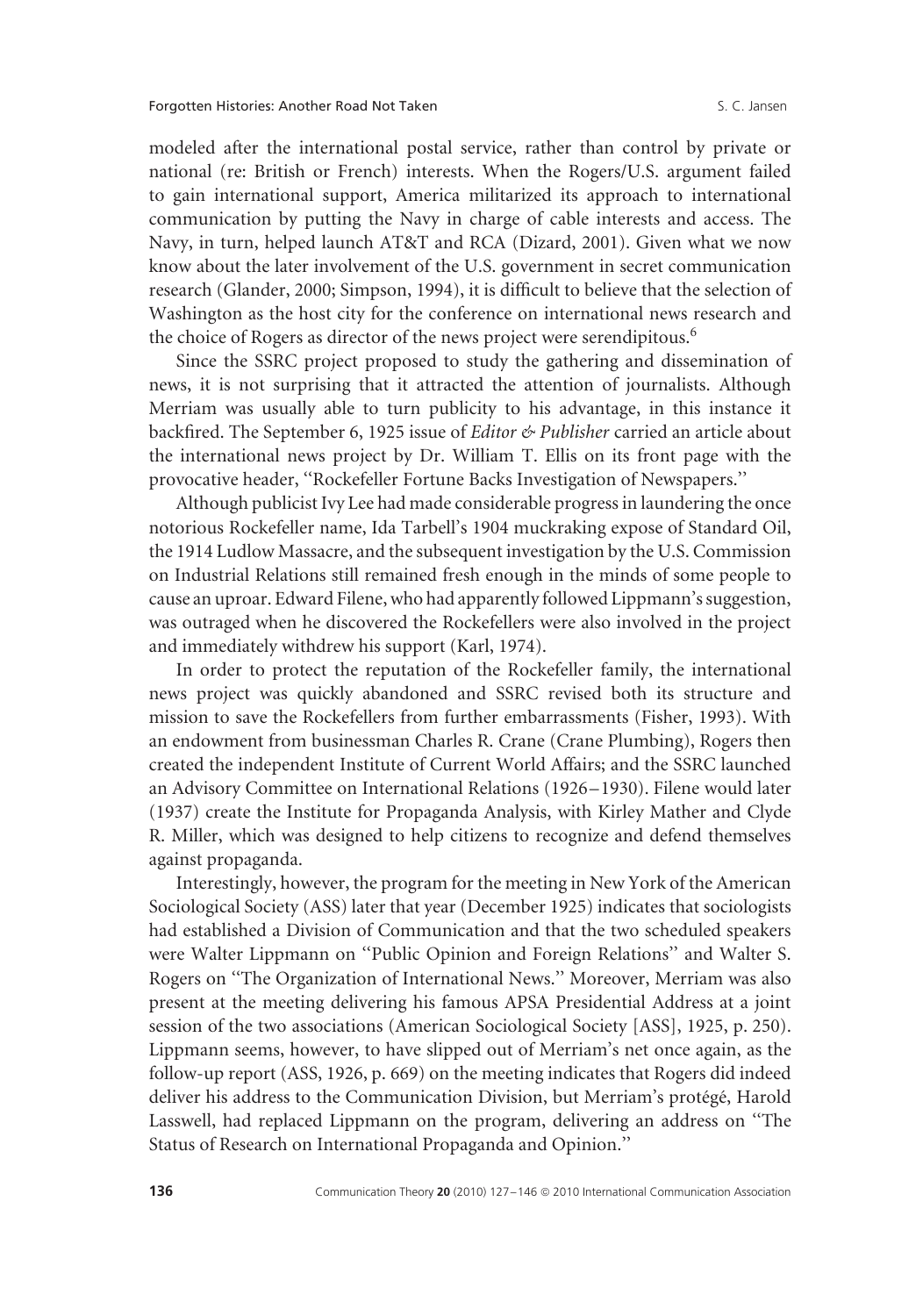We can only speculate why Lasswell replaced Lippmann. Was Lippmann, always protective of his reputation, distancing himself from association with the international news study and the Rockefeller interests? Was he trying to make peace with Filene, a Progressive businessman, who promoted industrial democracy, profit sharing, and credit unions? Or was there a more mundane explanation for his absence? We will probably never know.

The correspondence between the two men continued through this period. Lippmann or his publisher sent Merriam a copy of the newly published *The Phantom Public*. Merriam responds with a handwritten ''thank you'' letter (September 14, 1925). Much of the handwriting is difficult to decipher: However, Merriam does report that he has read *The Phantom Public*, and referred it to the Round Table on Psychology in hopes that they can devise some tests based on it. Merriam also indicates that he is sending Lippmann a copy of his own book, *New Aspects of Politics* (1921b). Lippmann responds (September 16, 1925), thanking Merriam for sending the book, which was apparently lost in transit. Merriam writes (October 8, 1925) expressing his regret that Lippmann had not yet received the promised copy of the book. Merriam reports that he hopes that the Christmas meeting of the Round Table will be able to report progress in studying some of the problems Lippmann identified in *The Phantom Public* though he acknowledges that it is ''merely a hope.'' Lippmann responds the next day (October 9, 1925) indicating he would be interested in what the Round Table does with *The Phantom Public*. Although the next letter from Merriam is missing, it is clear that he has sent Lippmann a copy of his Presidential Address to the APSA, which contains a positive reference to Lippmann. The journalist responds briefly (March 17, 1926) thanking Merriam for it and reports, without elaboration, that he "likes it."

By 1927, Merriam's courtship of Lippmann is essentially over. With Merriam serving as its first president, the SSRC had incorporated in 1924; received its first grant that year; and began offering postdoctoral fellowships in 1925. By 1927, it had established headquarters in New York; attracted a \$750,000 grant from the Spelman Memorial Fund; and hired its first full-time staff member, sociologist Robert S. Lynd (Worcester, 2001).

The story behind Lynd's appointment reveals how far the Rockefeller interests were willing to go to contain and co-opt critics. There are conflicting reports about how Lynd came to be hired by SSRC; however, the account of Staughton Lynd, Robert's son, is persuasive.<sup>7</sup> He reports that as a young divinity student in the early 1920s, his father was given a summer preaching assignment in Elk Basin, Wyoming, which turned out to be a Rockefeller oil camp. Lynd not only preached on Sunday nights, he spent the rest of the week working as a laborer on one of the Rockefeller crews. He made a minor nuisance out of himself by criticizing Rockefeller's industrial practices and writing to John D. Rockefeller, Jr. asking him to contribute to building a community center in Elk Basin. Rockefeller reportedly responded that the company had a bad year and could not contribute (Lynd, n.d.). Lynd also published two accounts of the experience, one in the September 1922 issue of *Harpers* and the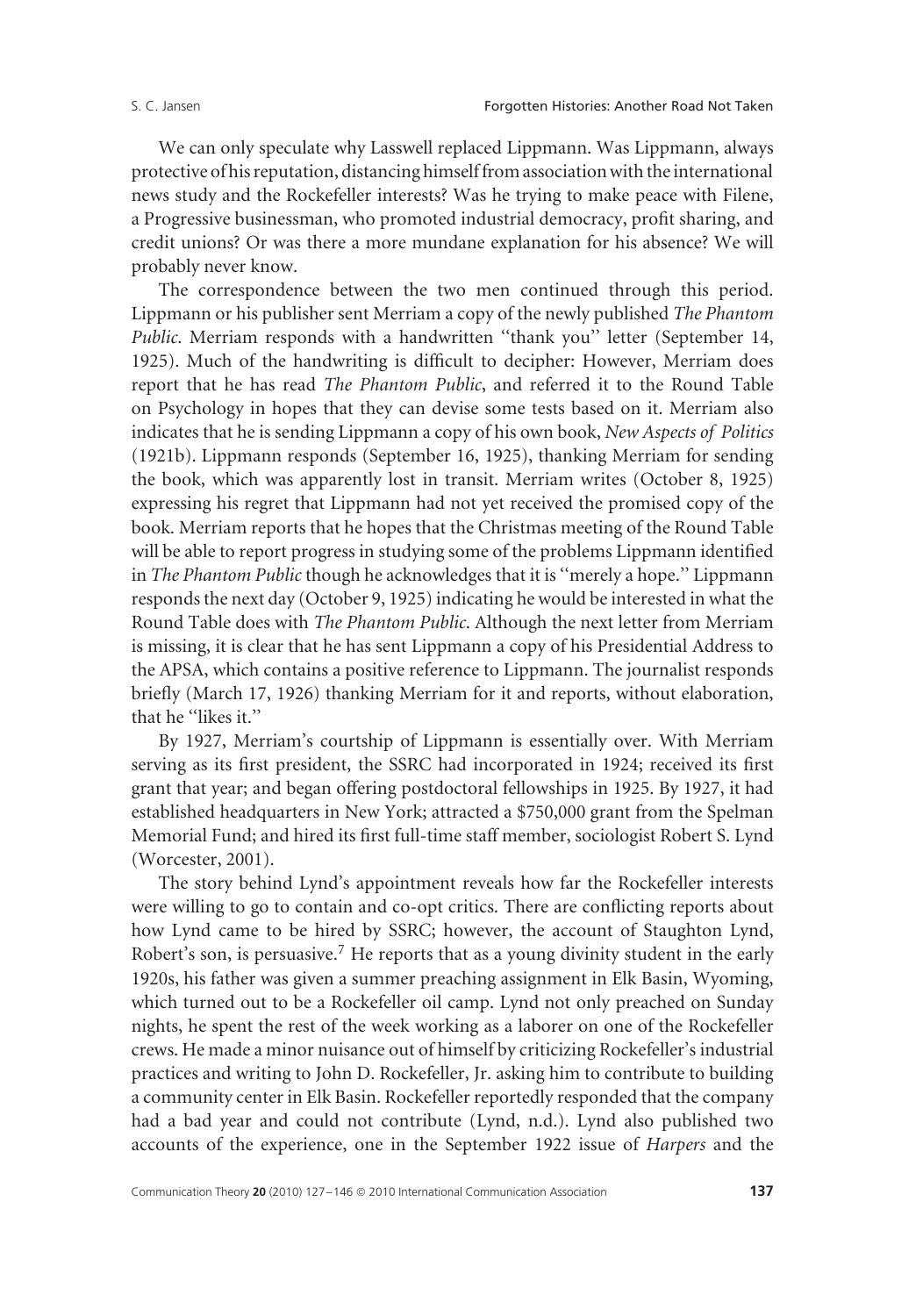other in *The Survey* (49, 2, 1922). *The Survey* article, ''Done in Oil,'' is an expose of the working conditions at Elk Basin. Standard Oil officials tried to force Lynd to withdraw the article from publication; when he refused, the article was published with a response from John D. Rockefeller, Jr., who claimed conditions at Elk Basin were atypical, but agreed working hours (12-hour days, 7-day working weeks) were too long (Keen, 2004). Staughton Lynd compared what happened next to the power move of ''an employer offering a foreman's job to an outspoken shop steward. 'This guy has a big mouth, he's attracting some attention, let's hire him''' (Lynd, n.d., p. 2). John D. Rockefeller's Institute of Social and Religious Research hired Lynd to conduct a small city study of religious life in America. The sociological classic, *Middletown* (1929), was the result; coauthored with Helen Merrell Lynd, it was a far more ambitious ethnographic study than the Rockefeller interests had originally envisioned. Based on fieldwork conducted in Muncie, Indiana, in 1924, the results of the study also displeased the Rockefeller Foundation, which refused to publish it. Yet, Lynd was hired as SRRC's secretary in 1927 and then as its executive director, a position he held until he completed his Ph.D. and secured an appointment at Columbia University. While at the SSRC, Lynd was a frequent internal critic of its funding priorities; that criticism formed the basis for his later classic, *Knowledge for What: The Place of Social Science in American Culture* (1939).

In response to the negative publicity generated by the volcanic *Editor & Publisher* headline, which implied that SSRC was a Rockefeller agency intent on intimidating the press, the SSRC radically altered its operating structure. Instead of undertaking investigations directly, except for preliminary feasibility studies, it would function as a funding and coordinating agency (Fisher, 1993).<sup>8</sup> Merriam's early efforts to place the study of news and communication technologies on the agenda of the SSRC were superseded by more immediately fundable projects: By 1927, the SSRC was supporting a wide range of scholars and research topics with committees on agriculture, crime, prohibition, human migration, and international relations—all topics of interest to the Rockefeller family (Fisher, 1993).

By 1927, Merriam had surely realized, after repeated rejections, that Lippmann was not going to become an active participant in SSRC or the development of the political science program at the University of Chicago. Merriam may also have been personally burned by Filene's response to the Rockefeller involvement in the news project, which once more positioned him in the uncomfortable middle with competing loyalties and interests—In this instance, to Ruml and Lippmann. Establishing contact with Filene was after all the one concrete suggestion Lippmann had offered Merriam. In any case, Merriam no longer needed Lippmann to leverage his vision for the SSRC.

Lippmann would continue to comment on press issues throughout his life and even become an early advocate for public television, but his cycle of studies directly focusing on media and democracy were complete by the mid-1920s. The last set of letters the two men exchanged during our time period suggests that both had moved on: They do not relate to either SSRC or media research, but rather to a censorship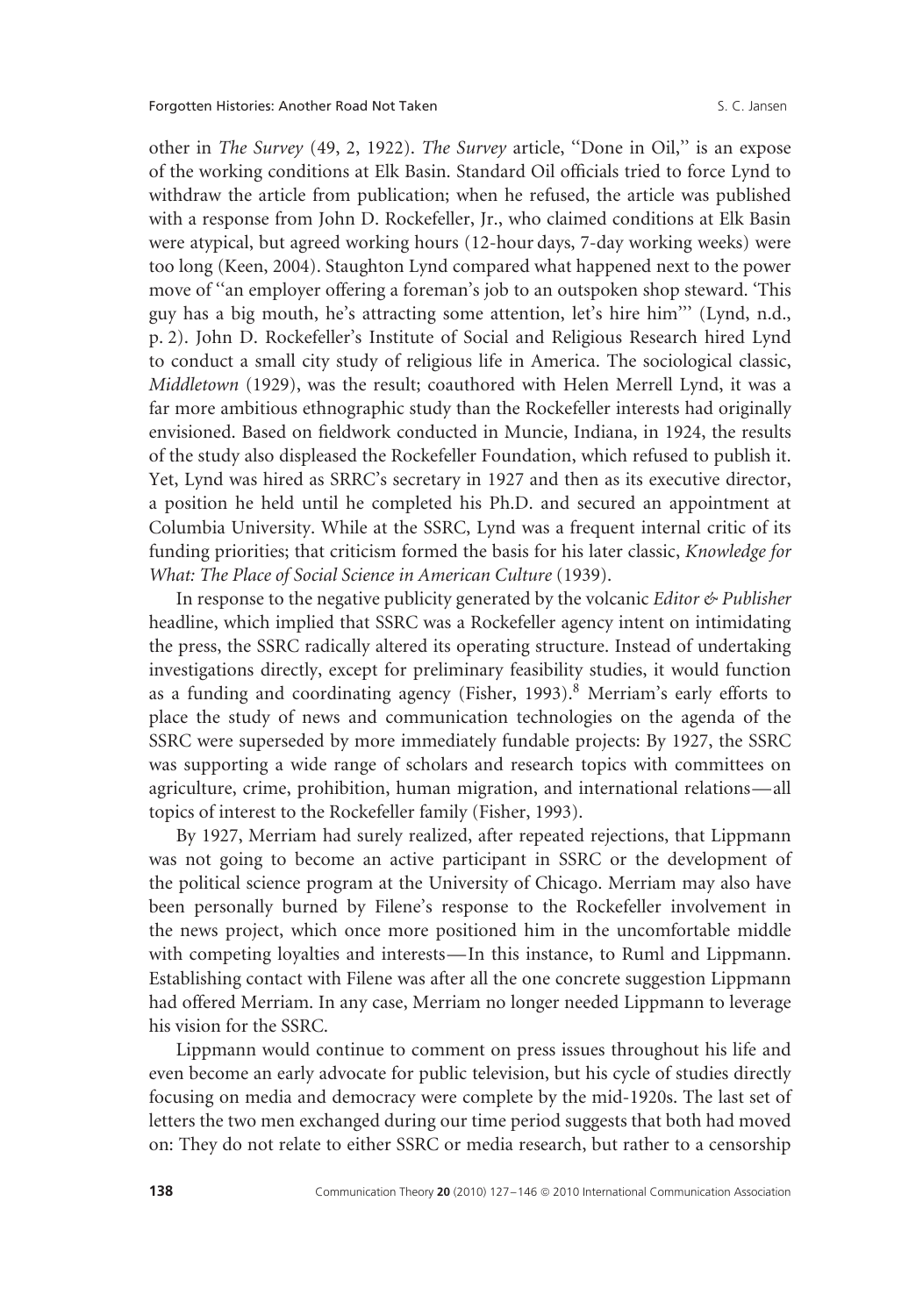scandal in Chicago. As usual, Merriam revived the correspondence; however, the four letters that are exchanged in rapid succession in December 1927 revolve around a topic that Lippmann is researching, a controversy over censorship of textbooks, involving Chicago Mayor, Wild Bill Thompson, Merriam's opponent in the 1919 mayoral election. It was one of the cases, along with the Scopes Trial, that Lippmann would explore in a series of lectures at the University of Virginia on ''the predicament of the modern teacher under popular government during the conflict over religious fundamentalism and over patriotic tradition''; the lectures would be published as *American Inquisitors: A Commentary on Dayton and Chicago* (Lippmann, 1928, p. v).<sup>9</sup>

### **Media and method**

The very idea that the head of a prestigious committee of a national social science association would seek guidance in developing a research agenda from a journalist let alone methodological guidance—seems implausible today. Surely, we might assume, this was just Merriam, the ''virtuoso of nonspectacular promotion,'' trying to grease the wheels of publicity to promote his enterprise (Lasswell quoted by Ross, 1992, p. 401). No doubt, Merriam recognized the potential value of Lippmann's coattails, but there is every reason to believe that his courtship of Lippmann was sincere. Merriam (1923, pp. 211–212) concluded his enthusiastic review of *Public Opinion* as follows: ''This brilliant study is indispensable to any serious student of politics and of great value to the citizen without special interest in scholarship. It points the way toward the new politics and the new social science that are now slowly taking shape.'' Both *Drift and Mastery* and *Public Opinion* provide eloquent and in the case of the former even lyrical testimony to the promises of reason, method, and expertise as well as realistic assessments of the irrational forces that threaten their ascent. Moreover, Lippmann's did not just rhapsodize about the promise of methodological rigor, he demonstrated it in collaboration with journalist Charles Merz in ''A Test of the News,'' a study of the *New York Times* coverage of the Russian Revolution, which remains a rigorous, if largely neglected, early example of content analysis (Lippmann & Merz, 1920; see also Hardt, 2002). Both epistemologically and methodologically, Lippmann's thinking was far ahead of political science in the early 1920s; and political scientists acknowledged this. For example, the 1924 Report of the Round Table on Political Statistics drew upon four authors (Lippmann, Dewey, J. H. Robinson, and A. B. Wolfe) in its effort to develop standardized methods for empirical inquiry; of these authors, only Lippmann's work offered a concrete, empirical exemplar for analyzing political discourse (Barth, 1924).

As we have seen, Lippmann was generally supportive of Merriam's efforts, but he offered few suggestions. In the rare instances when he did, his comments seem casual, even offhand—for example, Lippmann's ironic suggestion that SSRC study the relation of psychology to political science. Yet, Merriam took this idea very seriously, organizing and securing funding for a conference, the Round Table on Psychology and Political Science, and publishing a summary of its proceedings in *The American*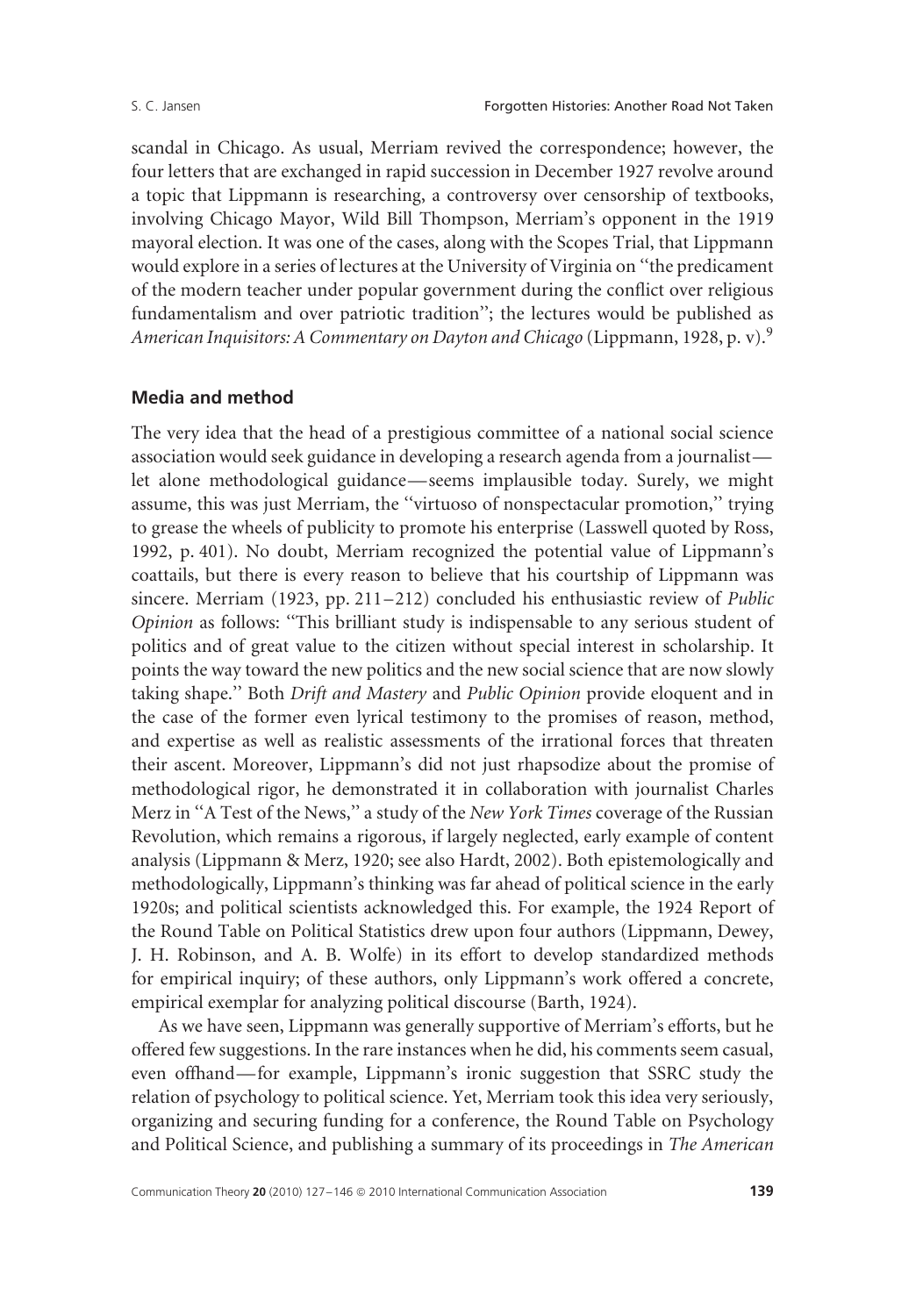*Political Science Review* (Merriam, 1924). Merriam frequently cited Lippmann in his own work, including his Presidential Address to the APSA. Barry Karl, Merriam's biographer, maintains that Merriam was profoundly influenced by Lippmann's work; he points out that Merriam repeatedly cited Lippmann ''as the student of (Graham) Wallas most likely to advance and systematize the work of his teacher'' (Karl, 1974, p. 119). Wallas, a British Fabian socialist, who spent a visiting year at Harvard, was so impressed by Lippmann's critical intelligence that he dedicated the book he was writing when Lippmann was in his class to his former student, *The Great Society* (1917). Business scholar, William P. Bottom (n.d.) affirms the claim that Merriam was profoundly influenced by Lippmann's work, contending that: ''The connections and resources provided by the SSRC gave Merriam leverage to build the political science department at the University of Chicago around Lippmann's agenda'' (Bottom, n.d., p. 17).10 In sum, the evidence appears compelling: Merriam was actually seeking guidance from Lippmann and hoped to actively involve him in the realization of his ''synthesis of knowledge.''

We will never know if the genesis of academic communication study would have been different if Merriam had been able to persuade Lippmann to take an active role in the development of SSRC. Perhaps media and communication research would have developed as a fully articulated subfield of political science? Or maybe it would have expanded and transformed the disciplinary boundaries of political science. Conversely, the sociologists who originally conceived the news project might have reclaimed it. The Communication Division of the ASS could then have developed as a continuous and robust arm of the ASS.11 Or, conversely, perhaps the kind of secret government-sponsored communication research reported by Simpson (1994) and Glander (2000) might have (or perhaps actually did) begun much earlier than has been previously documented.

What we can conclude, with confidence, is that the SSRC Committee on International News and Communication conceived a very ambitious project, which would have been well funded; and that Walter S. Rogers, its director, was very well connected in both politics and international communication networks. Had the study been completed, it would have commanded significant attention. If the project had not been abandoned in response to the controversy created by the provocative *Editor & Publisher* headline, the SSRC would have had a different structure, for better or worse, during its formative years. The academic study of communication might have been established much earlier in the United States with a significantly different origin story.

Instead of the ''four founders'' narrative, which placed primary emphasis on the study of media ''effects,'' the alternative would have been more pluralistic: Recognizing the importance of the analysis of institutions, policies, international communications, the political economy of communications, and censorship, as well as media effects. International in scope, it could not have ignored the role of culture and cultural differences in communication processes and audience reception. Perhaps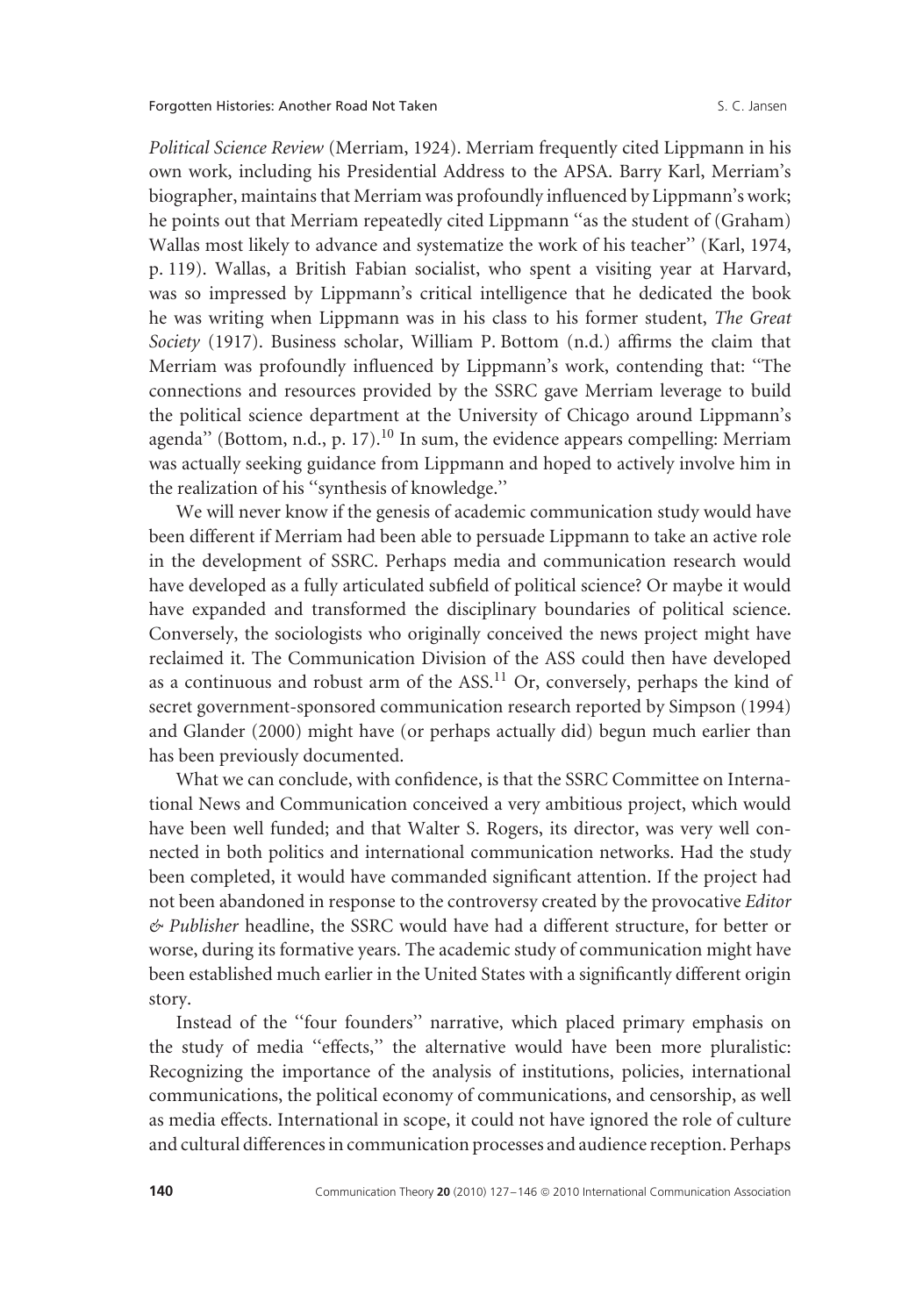then Merriam, Rogers, or Lippmann, rather than Schramm, would now be regarded founder/s of the field.

But this too is speculation. What we do know is that Merriam was a tireless academic entrepreneur, who believed that young Walter Lippmann was profoundly important to the development of the social sciences. Though Lippmann's work has not yet been fully appreciated by media and communication scholars, during his lifetime, he was widely respected by the academic establishment. His books were reviewed regularly in academic journals; and he occasionally published in them. He not only received many honorary degrees, but was also offered endowed chairs at Harvard and Chicago. He was even offered the presidency of the University of North Carolina, which was the center of social science research in the South.

We also know that Lippmann's concept of science was quite different from both the positivistic/behavioralist method that Merriam cultivated in political science and the behaviorist approach that the ''four-founders'' mythology propagated in communication. Lippmann's concepts of science and scientific method were more humanistic than positivistic; his understanding of the nature and limits of scientific inquiry, articulated most fully in *Drift and Mastery* (1914), is antithetical to the reductive, ahistorical, and atheoretical empiricism and scientism that is associated with behavioralism in political science and the effects tradition in mass communication research. A pragmatist, influenced by James, Peirce, and Dewey, young Lippmann saw science—at its best—as a systematic, communal pursuit of truth, fallible but self-correcting. While imperfect, he regarded it as the most reliable means humans have yet devised to distinguish between truth, with a small "t," and superstition. In this regard, historian John Patrick Diggins (1991) correctly claims that Lippmann anticipated postmodernism: He recognized the limits of human knowledge but never abandoned his commitment to its pursuit.<sup>12</sup>

My Chicago story, like Wahl-Jorgensen's, has long been ignored. Ironically, however, the road not taken by Merriam, Lippmann, Rogers, Lynd, Filene, and the SSRC in the 1920s is now being rediscovered and redeveloped by the SSRC's Media Research Hub, part of its larger project on Necessary Knowledge for a Democratic Public Sphere. The two initiatives differ substantially; each is responding to the challenges, material conditions, and horizons of expectations of their respective times. Yet, they both seek to make collaborative social science research matter, and recognize that media and communication are crucial constituents of a democratic public sphere. Both initiatives are committed to reform, but where Merriam sought a synthesis of knowledge to enhance social control, his 21st-century counterparts seek ''necessary knowledge for a democratic sphere (by) bridging media research, media reform, and media justice'' (Social Science Research Council, 2009).

#### **Notes**

1 Despite the similar term, Merriam's behavioralism was not associated with behaviorist psychology; to the contrary, Merriam was an ardent believer in the democratic ethos and rejected determinism.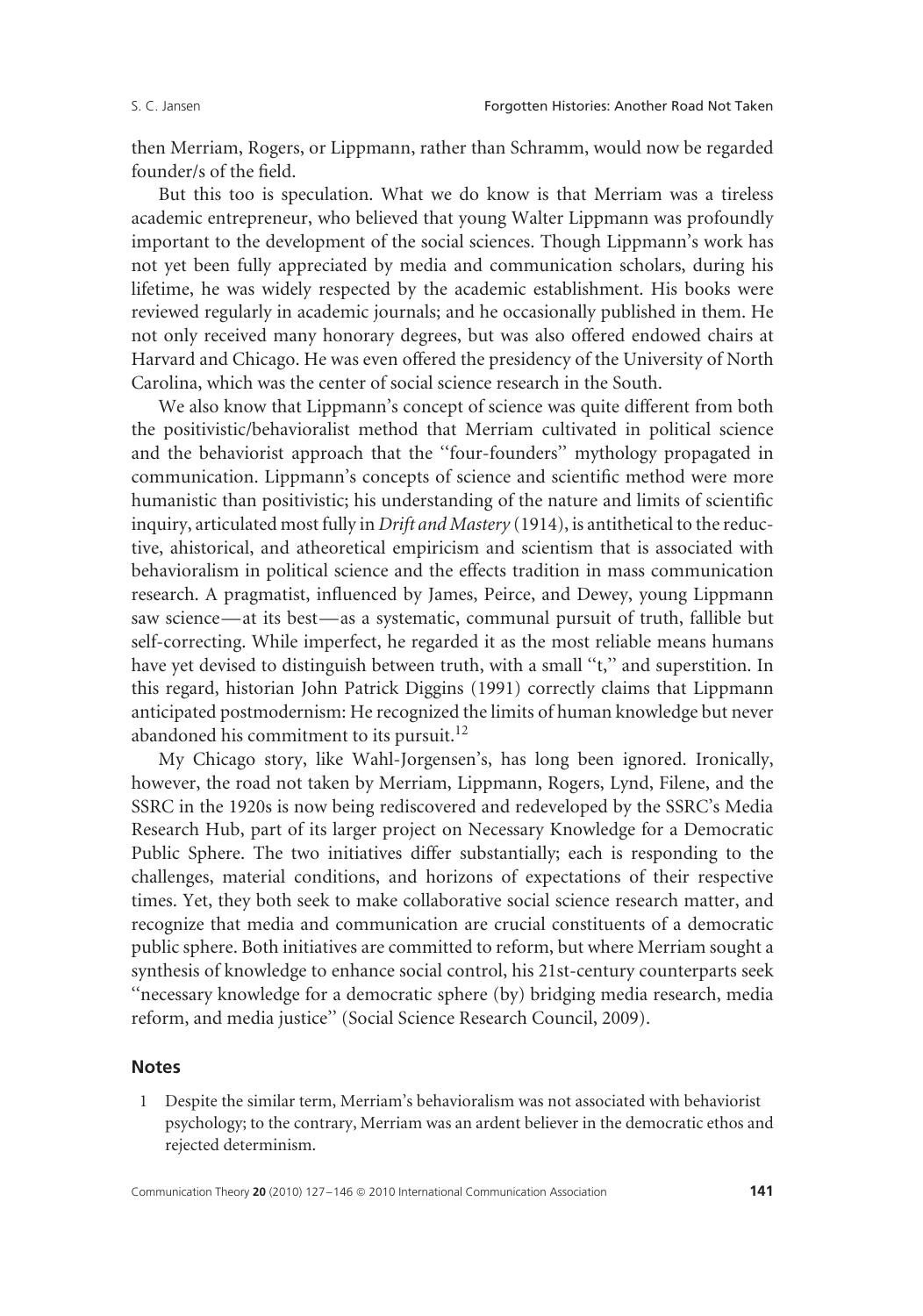#### Forgotten Histories: Another Road Not Taken S. C. Jansen S. C. Jansen

- 2 Beil (1992) reports that there was a broad exodus by talented young scholars from the universities in the early part of the 20th century. The universities were perceived as increasingly isolated from and irrelevant to the great transformations that were taking place in the broader culture. Young intellectuals were rejecting universities to reach the entire literate public, its ''inchoate student body'' (p. 57). William James had savaged the ''Ph.D. octopus'' and Santayana urged philosophers to quit the universities and get closer to reality (p. 20). Dewey was, of course, also disaffected with academic philosophy, and sought to reach beyond the university to confront the problems of democracy.
- 3 Lippmann used this phrase repeatedly throughout his life. In the muckraking of Wall Street influence, his primary objection was to the invisibility, the lack of transparency and accountability of the power of financiers, rather than to their power, per se.
- 4 In the communication literature, Lippmann is sometimes identified as a member of the Committee on Public Information (CPI); this appears to be incorrect. Lippmann wrote a steaming critique of George Creel, head of the CPI; and according to Lippmann's biographer, Ronald Steel (1980), army propaganda work behind enemy lines was under the direct authority of the army, not the CPI.
- 5 Right-wing critics of U.S. President Barack Obama also conflate these terms.
- 6 Despite his obvious prominence, I could locate little biographical information about Rogers. Creel (1920, p. 250) describes him as ''the only living man whose hobby is 'news transmission' who had 'just returned from a world tour devoted to a study of cable rates, press agencies, distributing machinery, etc.''' He was apparently an employee of Charles R. Crane, of Crane Plumbing, who financed the world tour; his mission was to ''investigate the possibilities of building a chain of American-owned newspapers there (in the Far East), to gather news for the American market and distribute news in that part of the world'' (American Universities Field Service, n.d.). In addition to his service on the CPI and the Paris peace negations, Rogers was appointed by President Wilson as one of three U.S. representatives to an international conference on world electrical communications. (Rogers had recommended such a conference in his memorandum to Wilson and peace commission.) Congress approved a requisition of \$75,000 to cover the cost of the conference, which was to be held in Washington (*Chicago Daily News Almanac and Year Book* for 1921); however, the British and French were not interested in the American approach to communications, and apparently the conference was not convened. In 1925, when the International News Study was aborted, Crane provided funding for the Institute of Current World Affairs, which continues to exist today as the Crane–Rogers Foundation with a mission of sponsoring young people doing independent study in another country. Rogers also published articles on ''International Electrical Communications'' during the time period under consideration, including one in a very early issue of *Foreign Affairs* 1, 2 (December 15, 1922), a publication of the Council of Foreign Affairs, which Lippmann cofounded. Lippmann and Rogers were also both members of the Institute of Pacific Relations.
- 7 Fisher claims Lynd was hired because of anthropologist Clark Wissler's praise for Lynd's fieldwork in Muncie. Straughton Lynd's account, based on family stories, of his father's earlier contentious association with the Rockefellers is, however, confirmed by Federal Bureau of Investigation (FBI) records. The FBI had Lynd and many other prominent sociologists under surveillance as possible subversives (Keen, 2004). Turner and Turner (1990, p. 58) also cite Wissler's support, but add that Lynd was well connected in New York networks and was viewed as ''socially acceptable and trustworthy.'' Yet, Fisher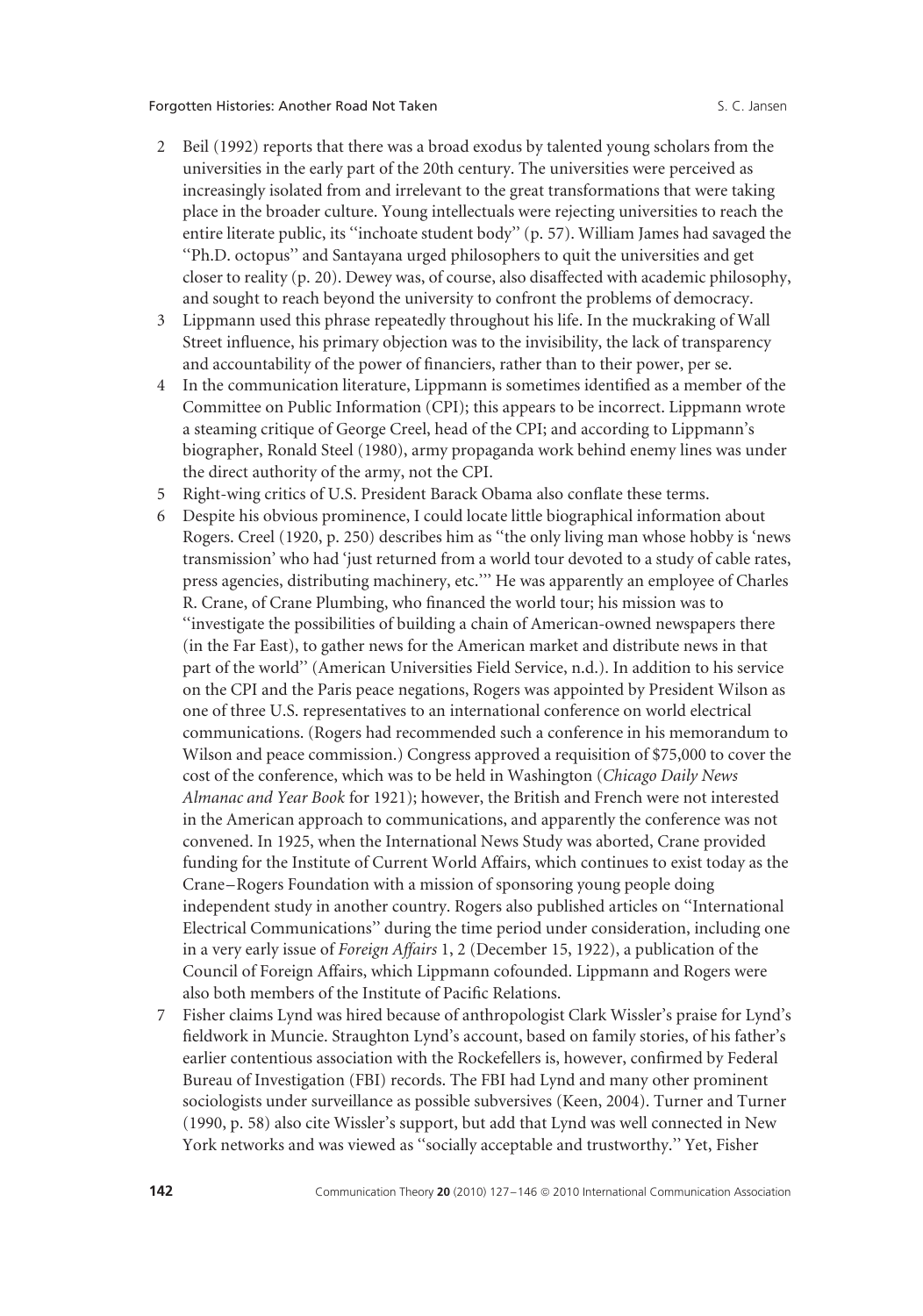makes clear in his detailed account of SSRC that Lynd remained an independent critical force within the Council.

- 8 Fisher (1993) reports that the operation of the SSRC was reorganized as a result of the controversy to render the Rockefeller philanthropy's control of SSRC less visible, but no less real. The timing is right, consistent with Merriam's (1926) report that SSRC would not conduct studies, but function as a clearing house for research. The restructuring of SSRC may have had the unintended consequence of encouraging more specialization within and firmer boundaries between the disciplines, thereby rendering Merriam's dream of a synthesis of knowledge moot.
- 9 An anonymous reviewer for this journal suggested that it would be interesting to know what Merriam's relationship was with his Chicago colleague, sociologist Robert E. Park. Both Everett Rogers and James W. Carey cast Park in a prominent role in generating early scholarly interest in media as communication. Throughout this research, I have been on the lookout for information linking the two. To date, I have found no evidence of significant intersection of their respective interests in media. Volume III of Park's collected papers, *Society: Collective Behavior, News and Opinion, Sociology and Modern Society* (1955), would be a logical repository for such information. There are no references to Merriam in a lengthy name index, although there are numerous entries for Lippmann (10) and his mentor, Graham Wallas (6), as well as textual discussions of their work. Merriam's *Chicago: A More Intimate View of Urban Politics* (1929) provides an expansive analysis of the press's role in urban centers; a paragraph on the foreign press does carry a footnote to Park's *The Immigrant Press* (1922). I have, however, found numerous linked references to Merriam and Park in secondary sources, but not related to communication. The two scholars are frequently paired in discussions of the Chicago School's emphasis on localism, field studies, and the city as a laboratory for social science research, as well as in relation to their common interests in race and ethnicity. Bulmer (1984) also singles out Merriam and Park as supporters of W. I. Thomas after the latter was arrested and dismissed from the university for a violation of the Mann Act. While communication scholars emphasize Park's interest in communication, sociologists, including Bulmer, pay relatively little attention to that aspect of his work, which constitutes only a small part of Park's corpus. Within histories of sociology, Park is remembered primarily for his contributions to ecology, urbanism, and race relations as well as coauthor, with Ernest Burgess, of ''the green bible,'' *Introduction to the Science of Sociology* (1921), the primary textbook in the field for a number of years. My search is far from conclusive, but at this point, I am inclined to support Pooley's conclusion the communication field's recovery of the ''buried treasure'' of a Chicago School of Communication requires a ''heavily edited'' rereading of the past. Still, I'd be delighted to discover otherwise.
- 10 Lasswell's dissertation, prepared under Merriam's supervision and published immediately upon completion, was directly influenced by Lippmann though Lasswell is less than forthcoming in his acknowledgment of that influence; and where Lippmann critiqued propaganda, Lasswell sought to perfect its strategic use (Jansen, 2008; Simpson, 1994). Bottom (n.d., p. 18) maintains that Herbert Simon's dissertation, also supervised by Merriam, ''formalized Lippmann's concept of the limits on rationality, extending it to explain complex problems of public administration.''
- 11 Wahl-Jorgensen does report that the Communication Committees at the University of Chicago were abolished in part because the Sociology Department complained that they

Communication Theory **20** (2010) 127–146 © 2010 International Communication Association **143**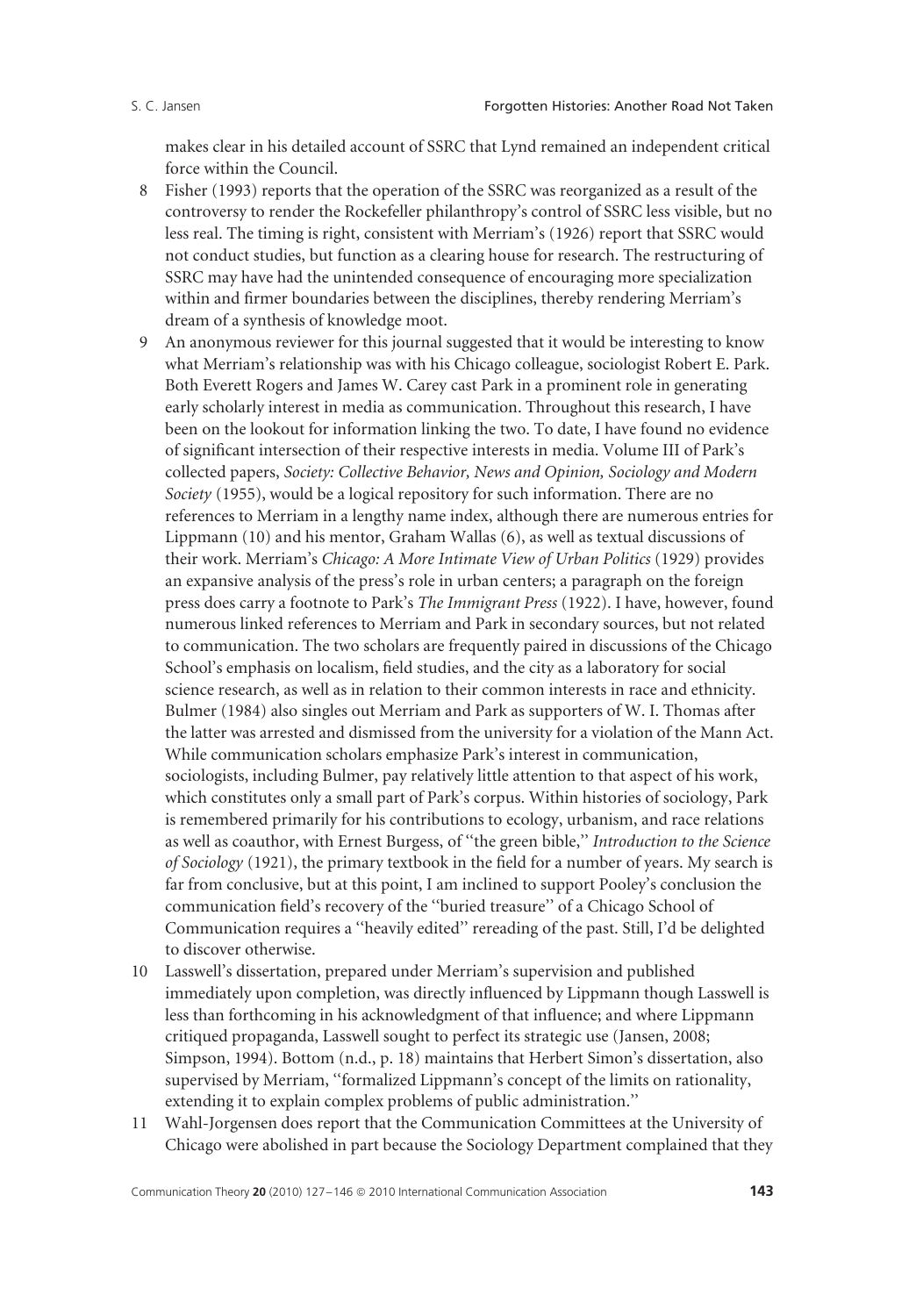were impinging upon its turf. I refer to the ASS throughout this article; however, it should be noted that the organization changed its name to the American Sociological Association (ASA) in the 1960s.

12 My account of Lippmann's conception of science bears little resemblance to James W. Carey's interpretation of it in *Communication and Culture* (1989). Elsewhere (Jansen, 2008), I directly address those differences and defend my interpretation. For Lippmann's own reflections on science, see *Drift and Mastery* (1914), Chapter 16: ''Fact and Fancy.''

### **References**

- American Sociological Association. (1925). Program of the twentieth annual meeting. *American Journal of Sociology*, **31**(2), 250–253.
- American Sociological Association. (1926). News and notes. *American Journal of Sociology*, **31**(5), 669–674.
- American Universities Field Service. (n.d.). Retrieved March 7, 2008, from http://caltectes.library.caltech.edu/1333/01/Field.pdf
- Barth, H. A. (1924). Political statistics, report of the round table conferences. *American Political Science Review*, **18**, 377–381.
- Biel, S. (1992). *Independent intellectuals in the United States, 1910-1945*. New York: New York University Press.
- Bottom, W. P. (n.d.). *Before the Ford Foundation: Development of the research based model of business education*. St. Louis: John M. Olin School of Business, Washington University.
- Bryant, J., & Oliver, M. B. (2002). *Media effects: Advances in theory and research*, 2nd ed. Mahwah, NJ: Lawrence Erlbaum.
- Bulmer, M. (1984). *The Chicago school of sociology*. Chicago: University of Chicago.
- Carey, J. W. (1989). *Communication as culture: Essays on media and society*. Boston: Unwin Hyman.
- Chicago Daily News almanac for 1921. (1921). Retrieved February 8, 2009, from http://books.google.com
- Creel, G. (1920). *How we advertised America*. New York: Harper and Brothers Publishers.
- Czitrom, D. J. (1982). *Media and the American mind: From Morse to McLuhan*. Chapel Hill: University of North Carolina Press.

Dewey, J. (1925). Review of *The Phantom Public* by Walter Lippmann. *New Republic*, **45**, 52–54. Reprinted in J. A. Boydston (Ed.). (1984). *John Dewey: The later works, 1925–1953*, Vol. 2 (pp. 214–215). Carbondale: University of Southern Illinois Press.

Diggins, J. P. (1991). From pragmatism to natural law: Walter Lippmann's quest for the foundations of legitimacy. *Political Theory*, **19**, 519–538.

- Dizard, W. P. (2001). *Digital diplomacy: U.S. foreign policy in the information age*. Westport, CT: Praeger.
- Ellis, W. T. (1925). Rockefeller fortune backs investigation of newspapers. *Editor & Publisher*, **2**, 1.
- Fisher, D. (1993). *Fundamental development of the social sciences: Rockefeller philanthropy and the United States Social Science Research Council*. Ann Arbor: University of Michigan Press.
- Glander, T. (2000). *Origins of mass communication research during the cold war: Educational effects and contemporary implications*. Mahwah, NJ: Lawrence Erlbaum.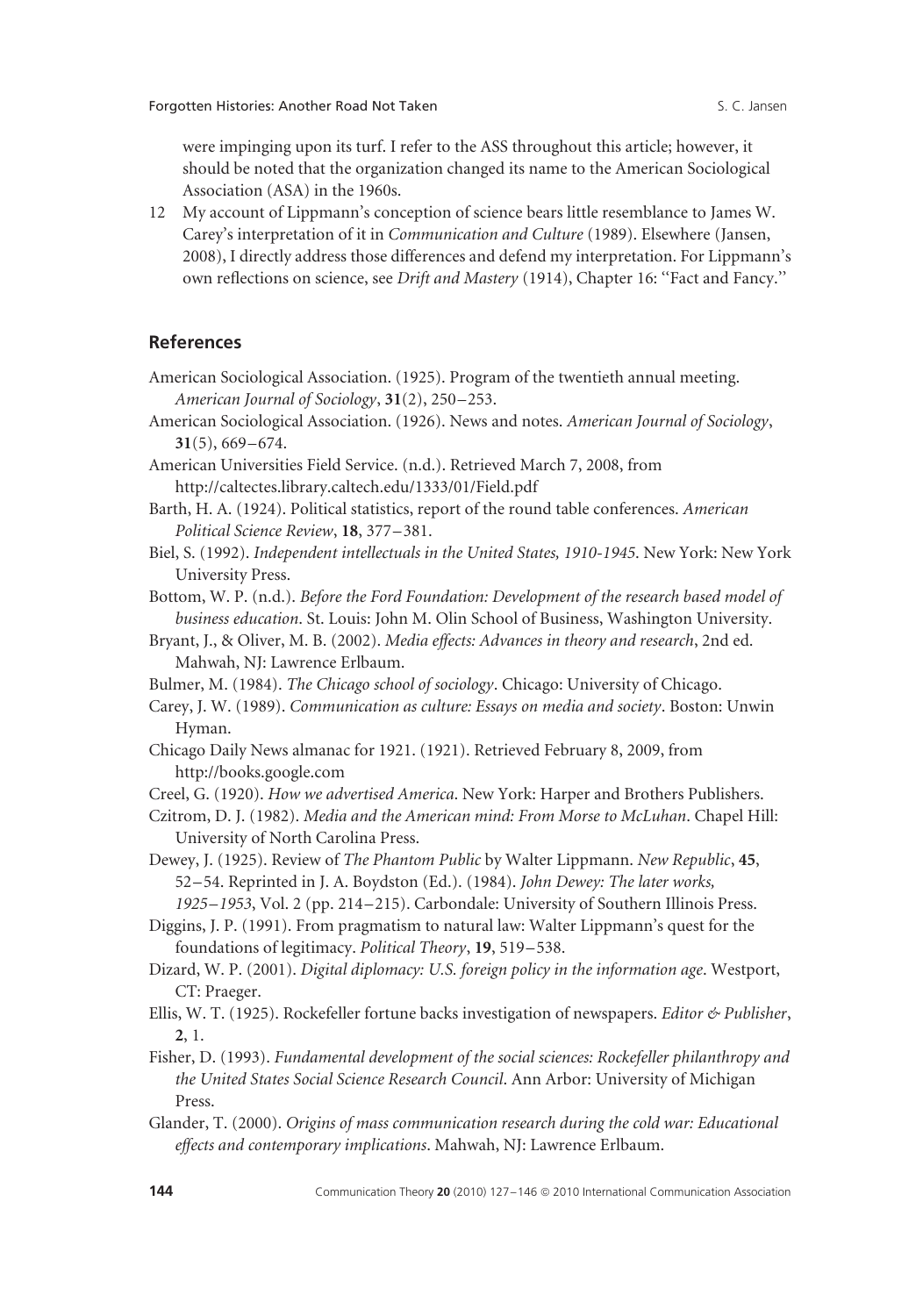- Hardt, H. (2002). Reading the Russian revolution: International communication research and the journalism of Lippmann and Merz. *Mass Communication and Society*, **5**, 25–39.
- Hofstadter, R. (1955). *The age of reform: From Bryant to F.D.R*. New York: Knopf.
- Hollinger, D. (1977). Science and anarchy: Walter Lippmann's *Drift and Mastery*. *American Quarterly*, **29**, 463–475.
- Jansen, S. C. (2008). Walter Lippmann, straw man of communication research. In D. W. Park & J. Pooley (Eds.), *The history of media and communication research: Contested memories* (pp. 71–112). New York: Peter Lang.
- Kaplan, J. (1974). *Lincoln Steffens: A biography*. New York: Simon and Schuster.
- Karl, B. D. (1974). *Charles Merriam and the study of politics*. Chicago: University of Chicago Press.
- Keen, M. F. (2004). *Stalking Sociologists: J. Edgar Hoover's FBI surveillance of American sociology*. New Brunswick: Transaction Publishers.
- Lears, J. (2009). *Rebirth of a nation: The making of modern America*, 1877–1920. New York: HarperCollins Publishers.
- Lippmann, W. (1914). *Drift and mastery: An attempt to diagnose the current unrest*. New York: Mitchell Kennerly.
- Lippmann, W. (1920). *Liberty and the news*. New York: Harcourt, Brace and Howe.
- Lippmann, W. (1922). *Public opinion*. New York: Macmillan and Company.
- Lippmann, W. (1925). *The phantom public*. New York: Macmillan and Company.
- Lippmann, W. (1928). *American inquisitors: A commentary on Dayton and Chicago*. New York: The Macmillan Company.
- Lippmann, W., & Merz, C. (1920). A test of the news. *New Republic*, **23**(296), 1–42.
- Lynd, R. S. (1939). *Knowledge for what? The place of social science in American culture*. Princeton: Princeton University Press.
- Lynd, R. S., & Lynd, H. M. (1929). *Middletown: A study in contemporary culture*. New York: Harcourt, Brace and Company.
- Lynd, S. (n.d.). Staughton Lynd interview transcript. *The first measured century*. Retrieved February 26, 2009, from www.pbs.org/fmc/interview/lynd.htm
- Merriam, C. E. (1921a). The present state of the study of politics. *American Political Science Review*, **15**, 173–185.
- Merriam, C. E. (1921b). *New aspects of politics*. Chicago: University of Chicago Press.
- Merriam, C. E. (1923). Review, *Public Opinion* by Walter Lippmann. *International Journal of Ethics*, **33**(1), 210–212.
- Merriam, C. E. (1924). Round table I. *Psychology and Political Science*, **18**, 122–125.
- Merriam, C. E. (1926). Presidential address: Progress in political science. *American Political Science Review*, **20**, 1–13.
- Merrian, C. E. (1929). *Chicago: A more intimate view of urban politics*. New York: Macmillan.
- McCombs, M., & Reynolds. (2002). How the news shapes our civic agenda. In J. Bryant & M. B. Oliver (Eds.), *Media effects: Advances in Theory and research*, 2nd ed. Mahwah, NJ: Lawrence Erlbaum.
- Midgley, M. (2003). *The myths we live by*. London: Routledge.
- New York Times. August 16, 1922. Warns of British control of cables: Walter S. Rogers urges Azores be made free landing stations. Retrieved February 14, 2009, from http://nytimes.com/research/archive.html
- Park, D. W., & Pooley, J. (Eds.). (2008). *The history of media and communication research: Contested memories*. New York: Peter Lang.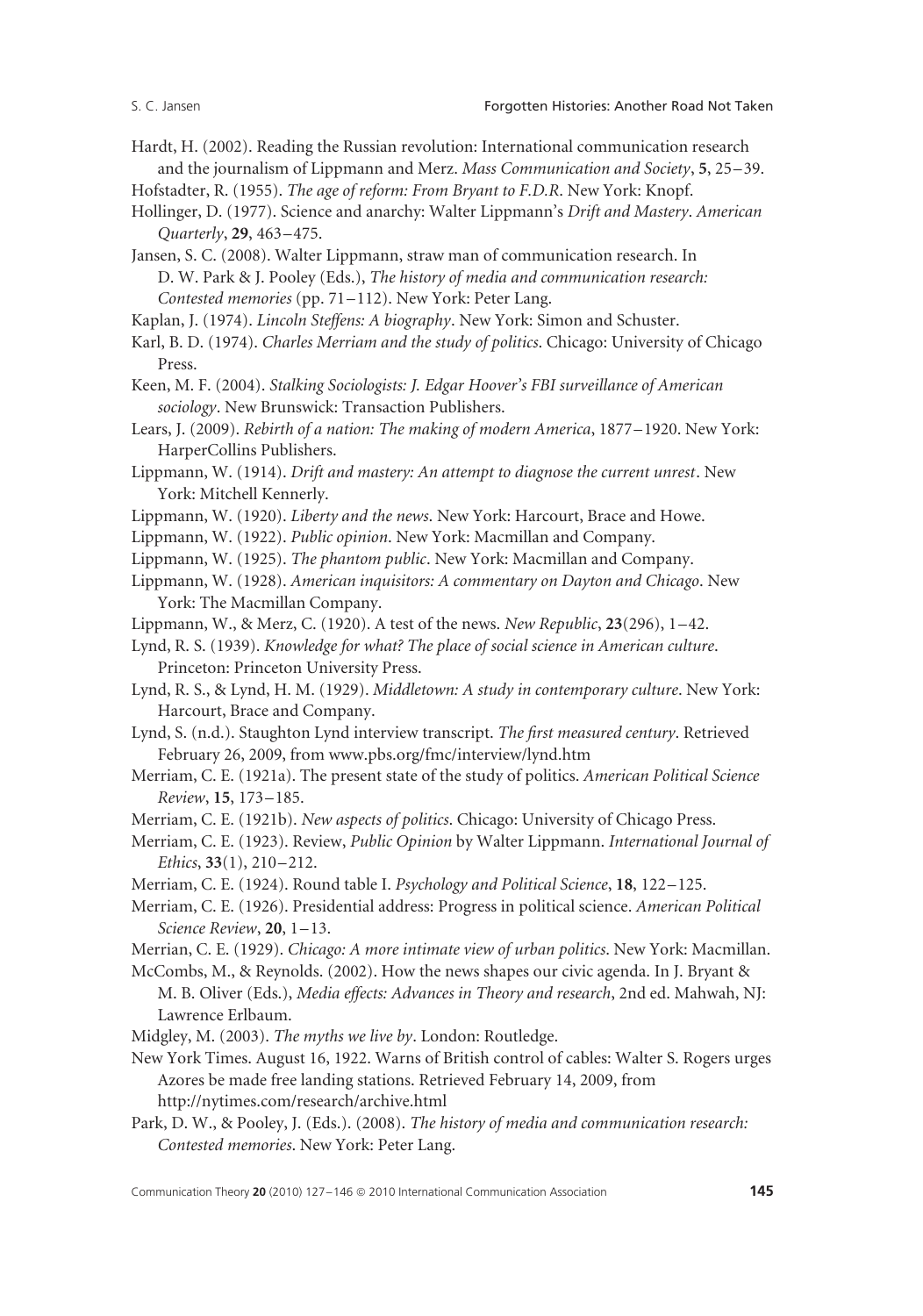- Park, R. E. (1955). *The collected papers of Robert E. Park*. Volume III of E. C. Hughes, C. S. Johnson, J. Masuaka, R. Redfield, & L. Wirth (Eds.), *Society: Collective behavior news and opinion, sociology and modern society*. Glencoe: Free Press.
- Phillips, S. (2006, January 13). Welcome to Muncie: A city of 66,000 all American laboratory rats. *London Times.* Retrieved March 4, 2009, from www.timeshighereducation.co.uk/ story.asp?storyCode=2000760&sectioncode=26
- Pooley, J. (2007). Daniel Czitrom, James W. Carey, and the Chicago school. *Critical Studies in Media Communication*, **24**(**5**): 469–472.
- Rogers, E. (1994). *A history of communication study: A biographical approach*. New York: Free Press.
- Rogers, W. S. (1922a). Document #63: Syllabus, memorandum on wireless and radio submitted to Woodrow Wilson by Walter S. Rogers, communication expert, at the American Commission to negotiate peace, February 12, 1918. In R. S. Baker (Ed.), *Woodrow Wilson and world settlement* (Vol. 3, pp. 427–428). New York: Doubleday and Page & Co.
- Rogers, W. S. (1922b). Document #64: Letter of Walter S. Rogers, communication expert, at the American Commission to negotiate peace, to President Woodrow Wilson, dated May 2, 1919, discussing the disposal of captured German oceanic cables. In R. S. Baker (Ed.), *Woodrow Wilson and world settlement* (Vol. 3, pp. 443–446). New York: Doubleday and Page & Co.
- Ross, D. (1992). *The origins of American social science*. Cambridge: Cambridge University Press.
- Schramm, W. L. (1949). *Mass communications*. Urbana: University of Illinois Press.
- Schramm, W. L. (1954). *The process and effects of mass communication*. Urbana: University of Illinois Press.
- Schramm, W. L. (1997). *The beginnings of communication study in America: A personal memoir*, edited by J. Chaffee & E. Rogers. Thousand Oaks, CA: Sage.
- Simpson, C. (1994). *Communication research and psychological warfare, 1945–1960*. New York: Oxford University Press.
- Social Science Research Council. (2009). Necessary knowledge for a democratic public sphere. Retrieved March 15, 2009, from http://programs.ssrc.org/media/
- Steel, R. (1980). *Walter Lippmann and the American century*. Boston: Little, Brown and Company.
- Steffens, L. (1931). *Autobiography of Lincoln Steffens*. New York: Harcourt, Brace and Company.
- Tarbell, I. M. (1904). *History of the Standard Oil Company*. New York: McClure.
- Toulmin, S. E. (1992). *Cosmopolis: The hidden agenda of modernity*. Chicago: University of Chicago Press.
- Turner, S. P., & Turner, J. H. (1990). *The impossible science: An institutional analysis of American sociology*. Newbury Park, CA: Sage Publications.
- Wahl-Jorgensen, K. (2004). How not to found a field: New evidence on the origins of mass communication research. *Journal of Communication*, **54**, 547–564.
- White, M. W. (1949). *Social thought in America: The revolt against formalism*. New York: Viking.
- Wiebe, R. H. (1967). *The search for order, 1877–1920*. New York: Hill and Wang.
- Worcester, K. W. (2001). *Social Science Research Council, 1923–1998*. New York: Social Science Research Council.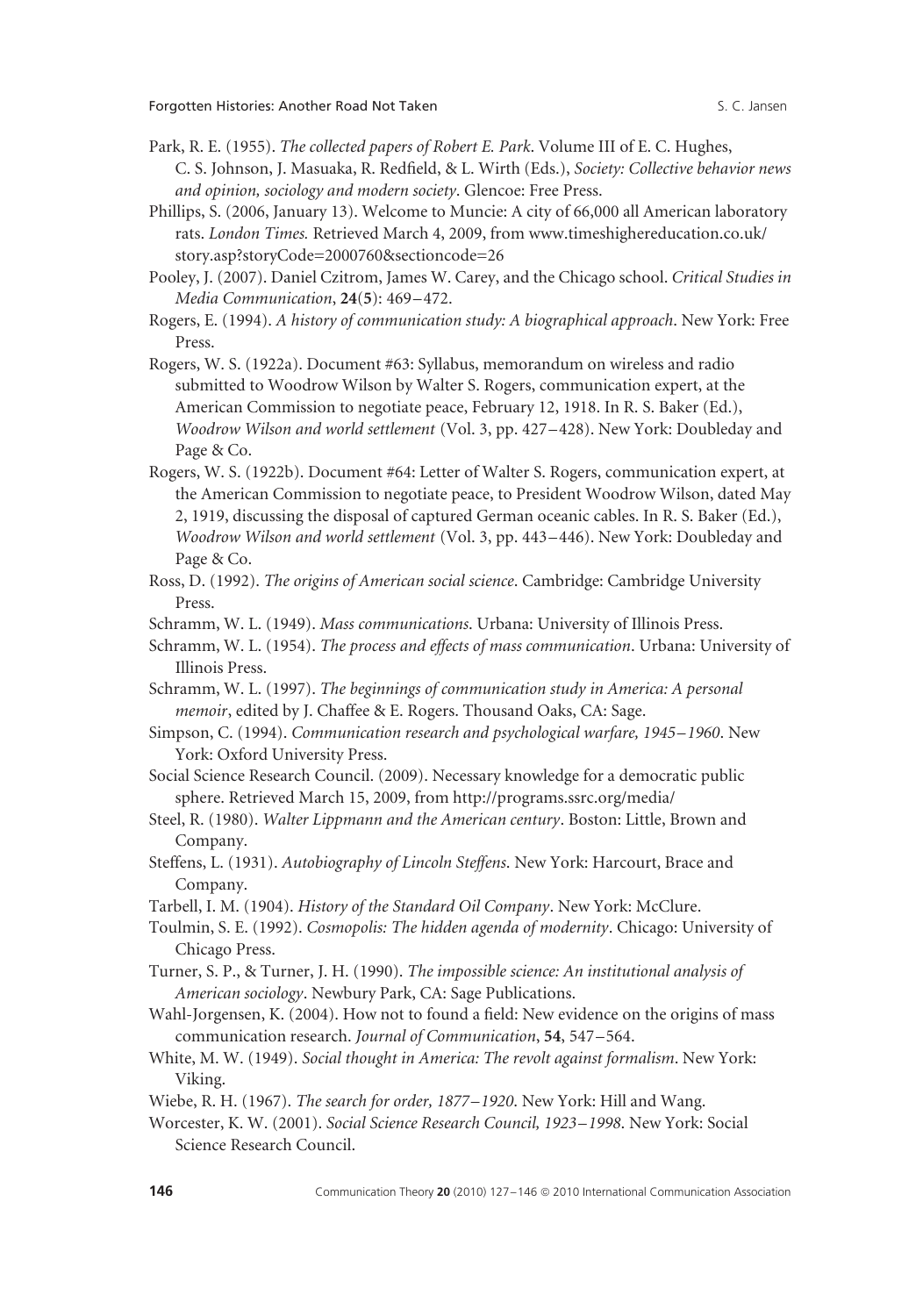# 被遗忘的历史:另一条新路**——**查尔斯**•**梅里亚姆和沃尔特**•**李普曼之间的通信

# **Sue Curry Jansen Muhlenberg**大学媒介与传播系

## 【摘要】

作 • 近期 • • 的美国早期媒体研究中被 • 忘的 • 史的一部分, 本文研究了芝加哥 政治学家和社会科学研究 • 会 (SSRC) 的 • 始人 • • 斯•梅里 • 姆和 • 者沃 • 特• 李普曼之 • 的通信。他 • 之 • 的函件表明, 媒体和 • 播研究是梅里 • 姆社会科学研 究 · 会最初的 · 想中重要的 · 成部分。1921年至1927年的函件描述了 · 一 · 想。 · 些信函也表明, 社会科学研究 • 会的重要思想深受李普曼的《公众 • • 》 (1922) 所影响,尤其是最后一章"集体智慧"。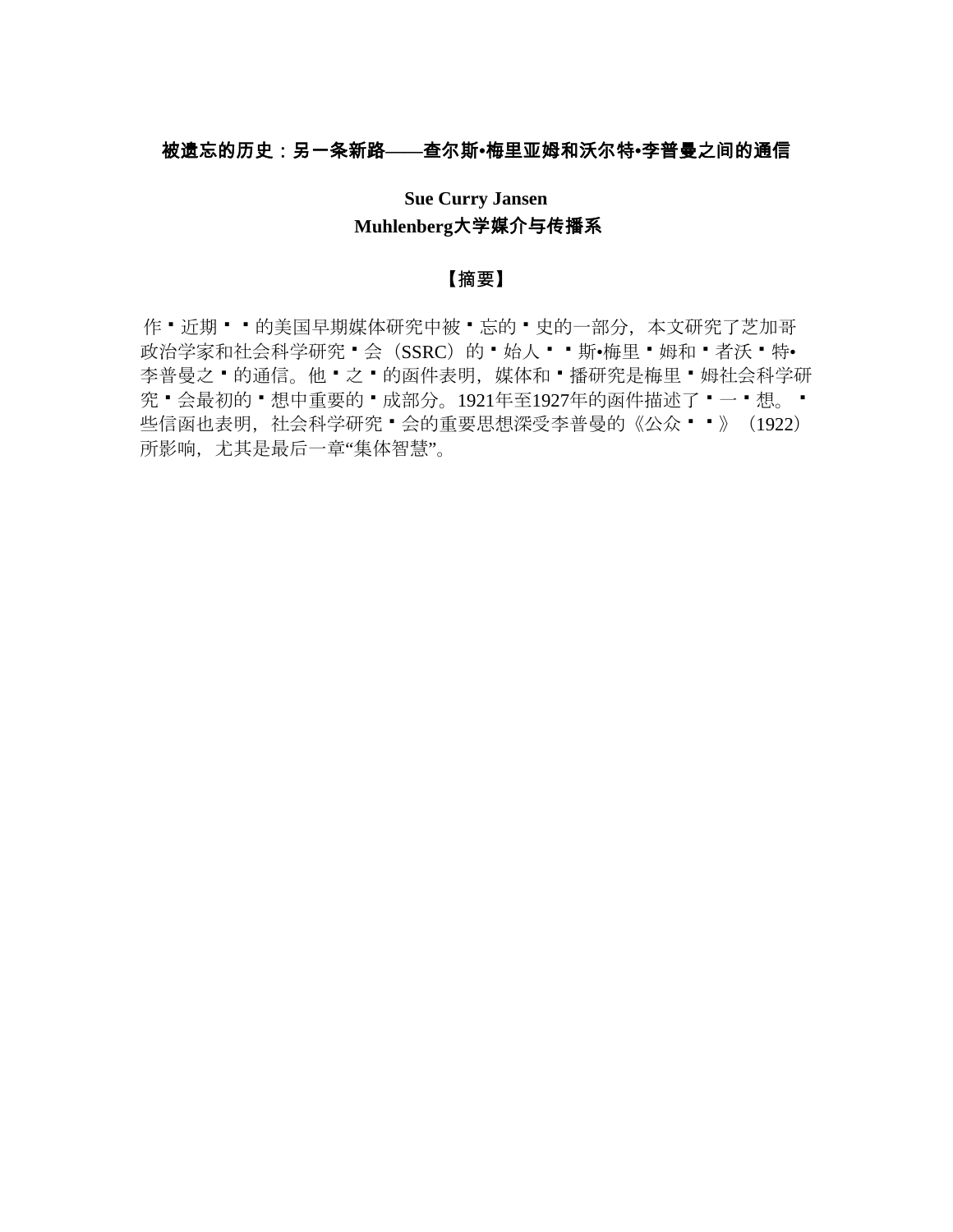Des histoires oubliées : Une autre voie ignorée—la correspondance entre Charles Merriam et Walter Lippmann Sue Curry Jansen

Cet article s'inscrit dans le cadre des récentes découvertes d'histoires oubliées à propos des débuts de la recherche sur les médias aux États-Unis. Il examine la correspondance entre le politicologue de Chicago (et fondateur du Social Science Research Council, SSRC), Charles E. Merriam, avec le journaliste Walter Lippmann. Ces échanges indiquent que la recherche sur les médias et la communication prenait une place importante dans la vision initiale qu'avait Merriam pour le SSRC. La correspondance, qui date de 1921 à 1927, décrit cette vision. Elle suggère également que les idées formatrices pour la création du SSRC furent profondément influencées par l'ouvrage *Public Opinion* (1922) de Lippmann, en particulier son dernier chapitre, « *Organized Intelligence* ».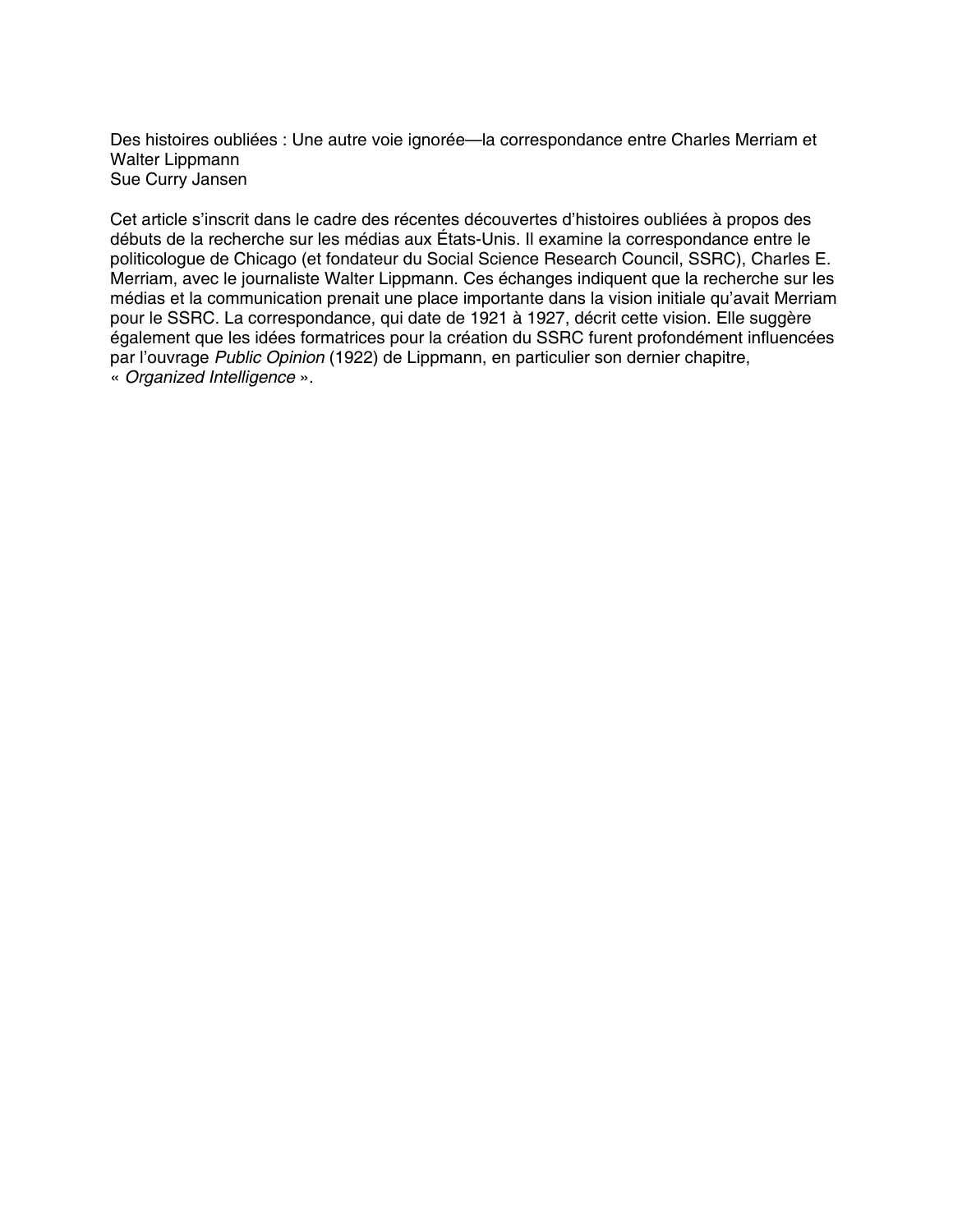Vergessene Vergangenheit: Ein anderer nicht beschrittener Weg – Die Korrespondenz zwischen Charles Merriam und Walter Lippmann

# *Sue Curry Jansen*

Im Rahmen der aktuellen Aufarbeitung der in Vergessenheit geratenen Anfänge der Medienforschung in den USA, untersucht dieser Artikel die Korrespondenz zwischen dem Politikwissenschaftler und Gründer des Social Science Research Council (SSRC) aus Chicago, Charles E. Merriam, und dem Journalisten Walter Lippmann. Die Korrespondenz zeigt, dass die Medien- und Kommunikationsforschung ein wesentlicher Bestandteil der ursprünglichen Vorstellung Merriams für das SSRC war. Die Korrespondenz zwischen 1921 und 1927 beschreibt diese Vorstellung. Sie zeigt auch, dass die prägende Idee für das SSRC wesentlich von Lippmann's *Public Opinion* (1922) beeinflusst wurde, insbesondere durch das Schlusskapitel über "Organisierte Intelligenz".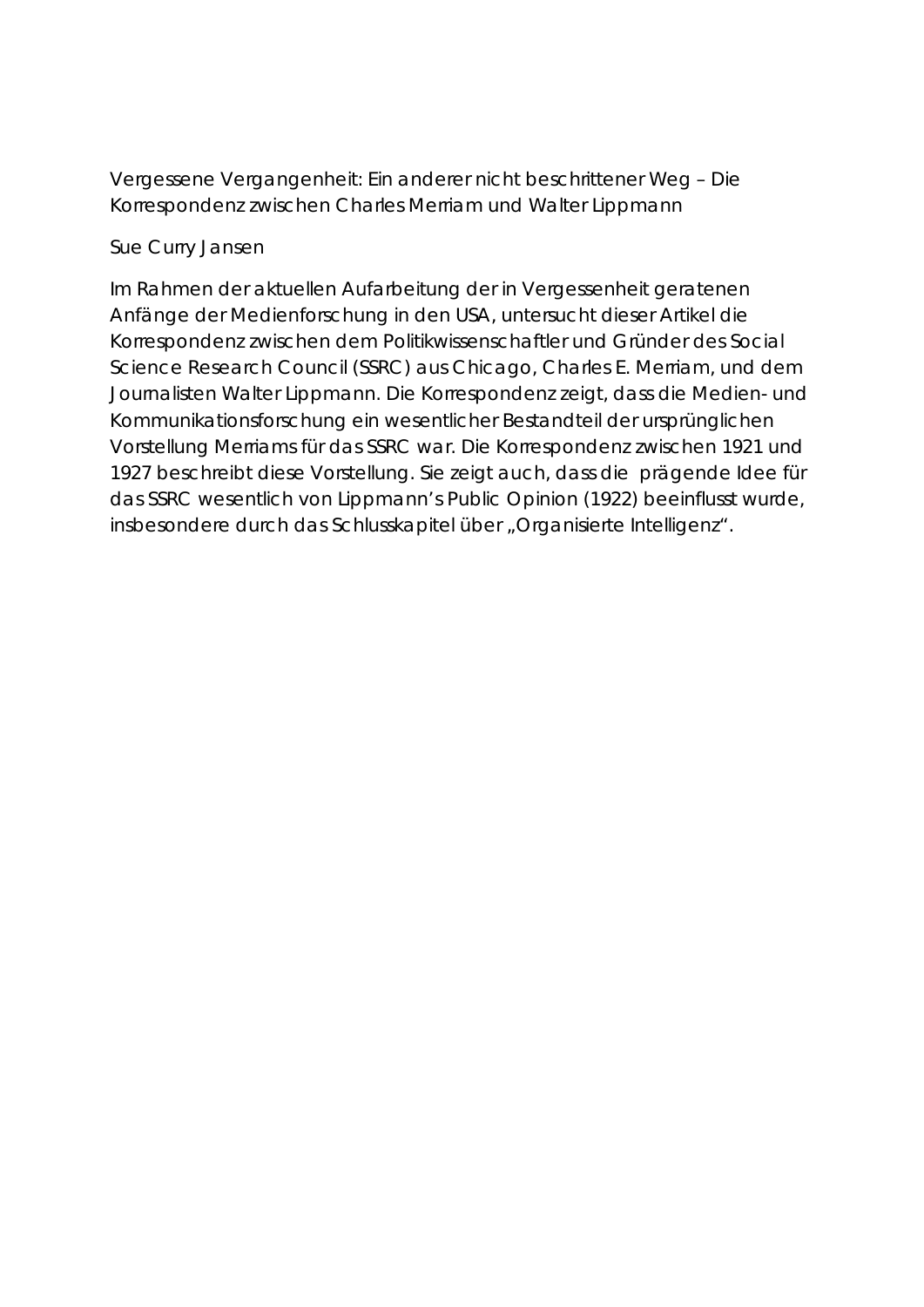잊혀진 역사들: 선택되지 않은 또 하나의 길: 찰스메리엄과 월터 리프먼의 교신 Sue Curry Jansen 잊혀져 있던 미국의 초기 미디어 연구를 회복해 가는 과정의 하나로서, 본 연구는 시카고 정치학자이자 SSRC설립자인 찰스 메리엄과 저널리스트였던 월터 리프먼간의 교신을 연구하였다. 교신은 미디어와 커뮤니케이션 연구가 메리엄의 SSRC설립의 최초안에서 주요한 요소이었다는 것을 보여주고 있다. 1921년부터 1927년까자의 교신은 이러한 비젼을 보여주고 있으며, 이는 또한 SSRC설립에 있어 중요한 아이디어들이 월터 리프먼의 저서인 공공여론 (1922),특히 조직적 지식에 대한 마지막 챕터에 의해 영향을 받았다는 것을 보여주고 있다